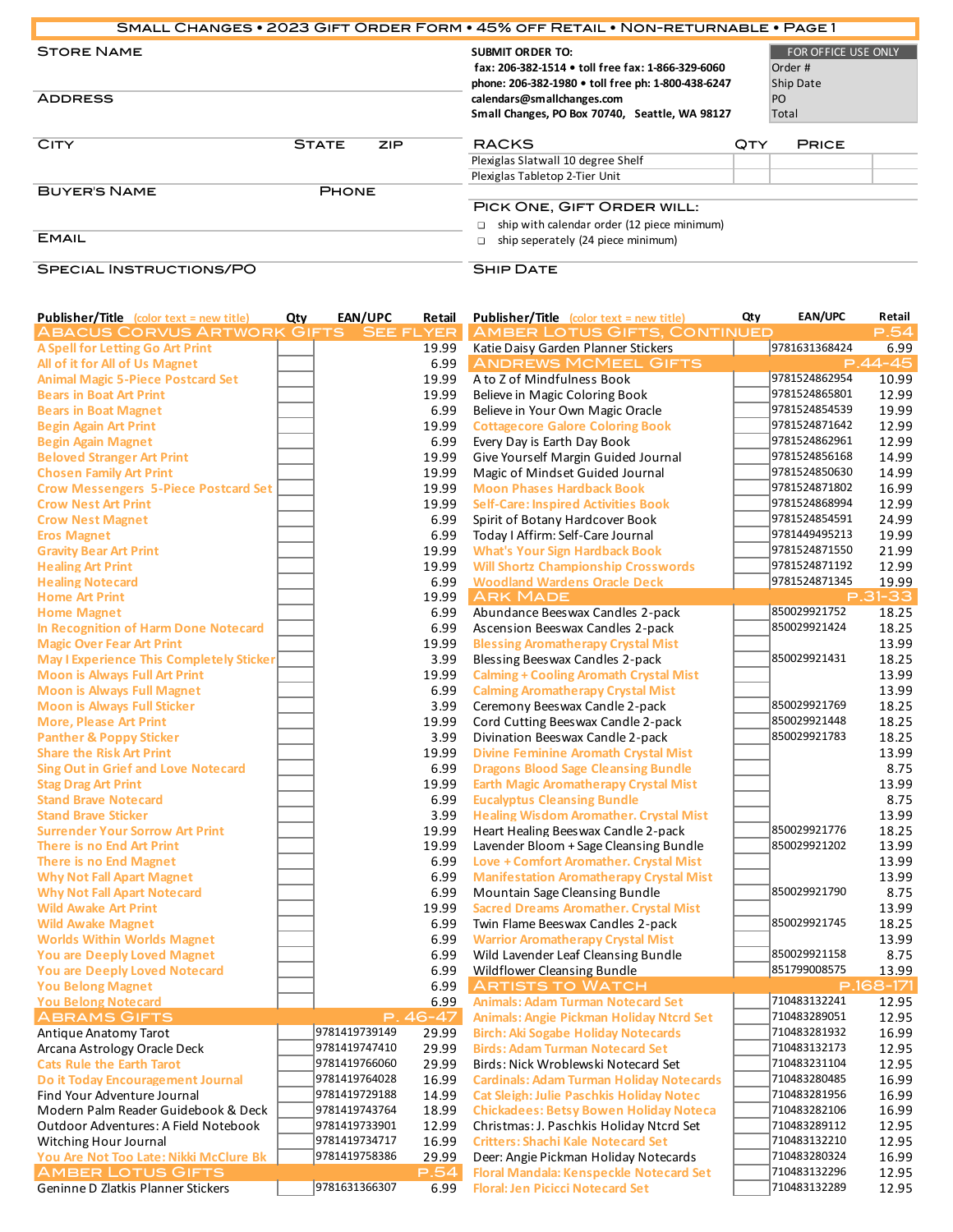|                                                                                     |     |                                |                | SMALL CHANGES • 2023 GIFT ORDER FORM • 45% OFF RETAIL • NON-RETURNABLE • PAGE 2            |     |                                |                |
|-------------------------------------------------------------------------------------|-----|--------------------------------|----------------|--------------------------------------------------------------------------------------------|-----|--------------------------------|----------------|
| <b>Publisher/Title</b> (color text = new title)                                     | Qty | <b>EAN/UPC</b>                 | Retail         | <b>Publisher/Title</b> (color text = new title)                                            | Qty | <b>EAN/UPC</b>                 | Retail         |
| <b>ARTISTS TO WATCH, CONTINUED</b>                                                  |     |                                | P.168-171      | <b>CHRONICLE BOOKS GIFTS, CONTINUED</b>                                                    |     |                                | P.112-154      |
| Frost Works: Kenspeckle Holiday Notecard                                            |     | 710483280331                   | 16.99          | After Dinner: Riddle Me This Game                                                          |     | 9781452178257                  | 8.95           |
| Frosted Fall: Iris Scott Holiday Notecrd                                            |     | 710483280003                   | 16.99          | After Dinner: Travel Trivia Game                                                           |     | 9781452173771                  | 8.95           |
| Garden: Shachi Kale Notecard Set                                                    |     | 710483132166                   | 12.95          | Amazing Insects Glow in Dark 100-Puzzle                                                    |     | 9780735363700                  | 11.99          |
| <b>Hearts: Julie Paschkis Notecard Set</b>                                          |     | 710483132203                   | 12.95          | <b>Animal Family Match Memory Game</b>                                                     |     | 9781913947392                  | 16.99          |
| Hummingbirds: Adam Swanson Ntcrd Set                                                |     | 710483132005<br>710483282052   | 12.95          | Animal Kingdom Double-Sided 100-Puzz                                                       |     | 9780735360464<br>5055923781807 | 16.99          |
| Junco's Nick Wroblewski Holiday Notecrd<br>Menorah: Julie Paschkis Holiday Notecrd  |     | 710483280454                   | 16.99<br>16.99 | Animal Menagerie on-the-go 100-Puzzle                                                      |     | 9780735355477                  | 10.00<br>19.99 |
| <b>Nature: Adam Swanson Holiday Ntcrd Set</b>                                       |     | 710483289105                   | 12.95          | Animal Portraits Memory Game<br><b>Animals + Babies Matching Game</b>                      |     | 5055923789988                  | 10.00          |
| Nick Wroblewski Holiday Notecard Set                                                |     | 710483289068                   | 12.95          | Animals at Home Matching Game                                                              |     | 9781786270276                  | 14.99          |
| <b>Owl: Neil Brigham Holiday Notecards</b>                                          |     | 710483282090                   | 16.99          | Animals of the World Mini Coloring Roll                                                    |     | 9780735348660                  | 6.99           |
| Owl: Nick Wroblewski Holiday Notecards                                              |     | 710483280096                   | 16.99          | Ankylosaurus Mini 48-Puzzle                                                                |     | 9780735360815                  | 4.99           |
| Rick Allen: Kenspeckle Holiday Ntcrd Set                                            |     | 710483289037                   | 12.95          | Architect's Colored Pencil Set                                                             |     | 9781616897529                  | 24.95          |
| Snow Queen: Angie Pickman Holiday Ntcd                                              |     | 710483280317                   | 16.99          | Arctic Life Search & Find 64-Puzzle                                                        |     | 9780735355781                  | 16.99          |
| <b>Solstice: Dan Wiemer Holiday Ntcrds</b>                                          |     | 710483280515                   | 16.99          | Around the World in 50 Trees 1000-Puz                                                      |     | 9780857828965                  | 19.99          |
| Spring Flowers Wroblewski Notecard Set                                              |     | 710483131817                   | 12.95          | Art of Pendleton Notebook Trio                                                             |     | 9781452172514                  | 14.95          |
| Stars: Kenspeckle Holiday Notecards                                                 |     | 710483280140                   | 16.99          | Art of Pendleton Notecards                                                                 |     | 9781452172521                  | 15.95          |
| <b>Tree: Kenspeckle Holiday Notecards</b>                                           |     | 710483280089                   | 16.99          | Artsy Cats 500-Puzzle                                                                      |     | 9780735361072                  | 13.99          |
| Vegetables: Nick Wroblewski Ntcrd Set                                               |     | 710483231098                   | 12.95          | Asian Elephants Born Free 300-Puzzle                                                       |     | 9780735367142                  | 13.99          |
| <b>BARCHARTS PUBLISHING INC.</b>                                                    |     |                                | $P.76 - 77$    | Astrology 1000-Puzzle                                                                      |     | 9780735357501                  | 17.99          |
| 4-tier Cardboard Display (40 minimum)                                               |     | 9781423227885                  | 0.00           | At the Farmers' Market 1000-Puzzle                                                         |     | 9781648961359                  | 17.95          |
| <b>Acupressure Laminated Chart</b>                                                  |     | 9781423228399                  | 6.95           | Avian Friends 1000-Puzzle                                                                  |     | 9780735333413                  | 16.99          |
| <b>Anatomy Laminated Chart</b>                                                      |     | 9781423222781                  | 6.95           | <b>Baby Animal Match Game</b>                                                              |     | 9780857828989                  | 16.99          |
| <b>Aromatherapy Laminated Chart</b>                                                 |     | 9781423228165                  | 6.95           | <b>Bear Hug Notecards</b>                                                                  |     | 9781452168616                  | 15.95          |
| <b>Astrology Laminated Chart</b>                                                    |     | 9781423244134                  | 6.95           | <b>Bengal Tiger Mini 48-Puzzle</b>                                                         |     | 9780735357167                  | 4.99           |
| <b>Chef's Companion Laminated Chart</b>                                             |     | 9781423239765                  | 6.95           | <b>Bibliophile Diverse Spines Reader Journl</b>                                            |     | 9781797215495                  | 15.95          |
| <b>Chef's Guide: Herbs/Spices Lam. Chart</b>                                        |     | 9781423239772<br>9781423244226 | 6.95           | <b>Bird Bingo</b>                                                                          |     | 9781856699174<br>9781616895662 | 29.99          |
| <b>Chefs Guide: Plant-Based Lam. Chart</b><br><b>Essential Oils Laminated Chart</b> |     | 9781423225898                  | 6.95<br>6.95   | Birds of the World Sticker Activity Book<br><b>Birdtopia Puzzle Set: Three 120-Puzzles</b> |     | 9780735370043                  | 7.99<br>17.99  |
| <b>Feng Shui Laminated Chart</b>                                                    |     | 9781423202288                  | 4.95           | Birth of Venus Meowsterpiece 1000-Puz                                                      |     | 9780735368088                  | 16.99          |
| <b>Gemstone &amp; Crystal Properties Lam Chrt</b>                                   |     | 9781423228592                  | 6.95           | <b>Book Haven 1000-Puzzle</b>                                                              |     | 9780735368583                  | 16.99          |
| <b>Herbal Therapy Laminated Chart</b>                                               |     | 9781572228986                  | 3.95           | Bookstore Cats Flexi Journal                                                               |     | 9781452167275                  | 9.95           |
| <b>Keto Diet &amp; Carb Counter Lam Chart</b>                                       |     | 9781423241829                  | 6.95           | Botanica 2-in-1 Travel Game Set                                                            |     | 9780735365285                  | 24.99          |
| Low Carb Lifestyle Laminated Chart                                                  |     | 9781423241812                  | 6.95           | Bouquet of Birds Shaped 750-Puzzle                                                         |     | 9780735364806                  | 19.99          |
| <b>Natural Remedies Laminated Chart</b>                                             |     | 9781423216520                  | 6.95           | <b>Bright Ideas: Colored Pencils</b>                                                       |     | 9781452154374                  | 14.95          |
| <b>Nutrition: Food Facts Laminated Chart</b>                                        |     | 9781423225973                  | 6.95           | <b>Bright Ideas: Deluxe Colored Pencil Set</b>                                             |     | 9781452159768                  | 24.95          |
| Nutrition: Plant/Whole Diet Lamin. Chart                                            |     | 9781423246237                  | 6.95           | Bright Ideas: Double-Ended Colored Pens                                                    |     | 9781452162867                  | 29.95          |
| <b>Reflexology Laminated Chart</b>                                                  |     | 9781423228615                  | 6.95           | Bright Ideas: Double-Ended Metallic Pens                                                   |     | 9781452163864                  | 16.95          |
| <b>Vitamins &amp; Minerals Laminated Chart</b>                                      |     | 9781423218432                  | 6.95           | <b>Bright Ideas: Metallic Colored Pencils</b>                                              |     | 9781452154794                  | 14.95          |
| <b>Yoga for Everybody Laminated Chart</b>                                           |     | 9781572227699                  | 4.95           | <b>Bright Ideas: Neon &amp; Glitter Colored Gel</b>                                        |     | 9781452158358                  | 14.95          |
| <b>CANDLEFY</b>                                                                     |     |                                | <b>P.28</b>    | Bright Ideas: Neon Colored Pencils                                                         |     | 9781452154787                  | 14.95          |
| <b>Black Currant Glass Candle</b>                                                   |     |                                | 24.99          | <b>Brighter Futures 1000-Puzzle</b>                                                        |     | 9781741177695                  | 19.99          |
| <b>Cypress + Fir Glass Candle</b>                                                   |     |                                | 24.99          | <b>Bug Bingo</b>                                                                           |     | 9781856699402                  | 29.99          |
| <b>French Lavender Glass Candle</b>                                                 |     |                                | 24.99          | Bugs & Birds Double-Sided 100-Puzzle                                                       |     | 9780735363748<br>9780735366640 | 16.99          |
| <b>Juniper Berries Glass Candle</b>                                                 |     |                                | 24.99<br>24.99 | Butterflies Illuminated Glow 500-Puzzle                                                    |     | 9780735363267                  | 14.99          |
| <b>Night Jasmine Glass Candle</b><br><b>Orange Blossom Glass Candle</b>             |     |                                | 24.99          | Butterflies Shaped Memory Match<br>Butterflies/World Sticker Activity Book                 |     | 9781616894658                  | 12.99<br>7.99  |
| <b>Pink Grapefruit Glass Candle</b>                                                 |     |                                | 24.99          | <b>Butterfly Botanica 500-Puzzle</b>                                                       |     | 9780735369702                  | 19.99          |
| <b>Rosemary + Sage Glass Candle</b>                                                 |     |                                | 24.99          | Cakes 500-Puzzle                                                                           |     | 9780735366480                  | 13.99          |
| <b>CHRONICLE BOOKS GIFTS</b>                                                        |     |                                | $P.112 - 154$  | <b>Campfire Friends Scratch/Sniff 60-Puzzle</b>                                            |     | 9780735370111                  | 12.99          |
| 12 Days Wreath Holiday 500-Puzzle                                                   |     | 9780735371194                  | 13.99          | Cat Lady Old Maid Game                                                                     |     | 9781452160351                  | 14.95          |
| 299 Dogs (and a Cat) Cluster 300-Puzzle                                             |     | 9781913947156                  | 19.99          | Cat Rescue Game                                                                            |     | 9781452178035                  | 16.95          |
| 299 Fish (and a Diver) 300-Puzzle                                                   |     | 9780857829535                  | 21.99          | Cat Tarot                                                                                  |     | 9781452173634                  | 19.95          |
| 50 Cool Things to do In a Car Game                                                  |     | 9781452183015                  | 8.95           | Cat Zodiac 500-Puzzle                                                                      |     | 9780735357068                  | 13.99          |
| 50 Fun Things to do on a Plane Game                                                 |     | 9781452183022                  | 8.95           | Cats & Kittens Memory Game                                                                 |     | 9781786271549                  | 14.99          |
| 50 Great Things to do Outside Game                                                  |     | 9781452183039                  | 8.95           | <b>Chickenology 1000-Puzzle</b>                                                            |     | 9781648961403                  | 17.95          |
| 50 Rad Road Trips/Family Deck                                                       |     | 9781797212678                  | 8.95           | Chihuly Vintage Radios 1000-Puzzle                                                         |     | 9780735367258                  | 16.99          |
| <b>50 Silly Scavenger Hunts Game</b>                                                |     | 9781797212685                  | 8.95           | Chocolate Mini 150-Puzzle                                                                  |     | 9781797202259                  | 9.95           |
| 50 Simple Ways to Change / World Deck                                               |     | 9781797205410                  | 8.95           | Christmas Market Holiday 1000-Puzzle                                                       |     | 9780735366763                  | 16.99          |
| 50 Sweet Things to do on a Date Deck                                                |     | 9781452183046<br>9781648961540 | 8.95           | Ciao: Cinque Terre 500-Puzzle                                                              |     | 9780735366473<br>9780735373150 | 13.99          |
| 50 Things to Do in the Urban Wild Book                                              |     | 9781616899424                  | 17.95<br>17.95 | <b>Circle of Avian Friends 1000-Puzzle</b><br><b>Cleocatra Game</b>                        |     | 9781797212920                  | 19.99<br>18.95 |
| 50 Things to Do in the Wild HC Book                                                 |     | 9781616898007                  | 17.95          | <b>Clothwork: Textile Art Notecard Set</b>                                                 |     | 9781648961298                  | 18.95          |
| 50 Things to See in the Sky HC Book<br>52 Calming Rituals Deck                      |     | 9781797201849                  | 7.95           | Cool Cats A-Z 1000-Puzzle                                                                  |     | 9780735349087                  | 16.99          |
| African Elephant Mini 48-Puzzle                                                     |     | 9780735357136                  | 4.99           | <b>Cosmic Fruits Scratch &amp; Sniff 60-Puzzle</b>                                         |     | 9780735370135                  | 12.99          |
| African Safari Search & Find 64-Puzzle                                              |     | 9780735365704                  | 16.99          | <b>Cosmic Rituals Book</b>                                                                 |     | 9781787138131                  | 19.99          |
| After Dinner: Charades Game                                                         |     | 9781452167466                  | 8.95           | <b>Cosmos DIY Greeting Cards</b>                                                           |     | 9780735354210                  | 12.99          |
| <b>After Dinner: Family Time Deck</b>                                               |     | 9781452164885                  | 8.95           | <b>Courageous 128-Matchbox Puzzle</b>                                                      |     | 9780735373259                  | 9.99           |
| After Dinner: Get Smart Game                                                        |     | 9781452164908                  | 8.95           | <b>Creativity Crystals Erasers</b>                                                         |     | 9781797208343                  | 15.95          |
| After Dinner: Girls' Night In Deck                                                  |     | 9781797205380                  | 8.95           | Crystals: Modern Guide to Healing Book                                                     |     | 9781787130357                  | 14.99          |
| <b>After Dinner: Gratitude Deck</b>                                                 |     | 9781797212654                  | 8.95           | Crystals: The Stone Deck                                                                   |     | 9781452173283                  | 16.95          |
| After Dinner: Name That Tune Game                                                   |     | 9781452175799                  | 8.95           | Curious Cat Club Notebook Duo                                                              |     | 9781452181042                  | 14.95          |
| After Dinner: Name That Word! Game                                                  |     | 9781452173764                  | 8.95           | Curious Cat Club Playing Card & Oracle                                                     |     | 9781452180892                  | 12.95          |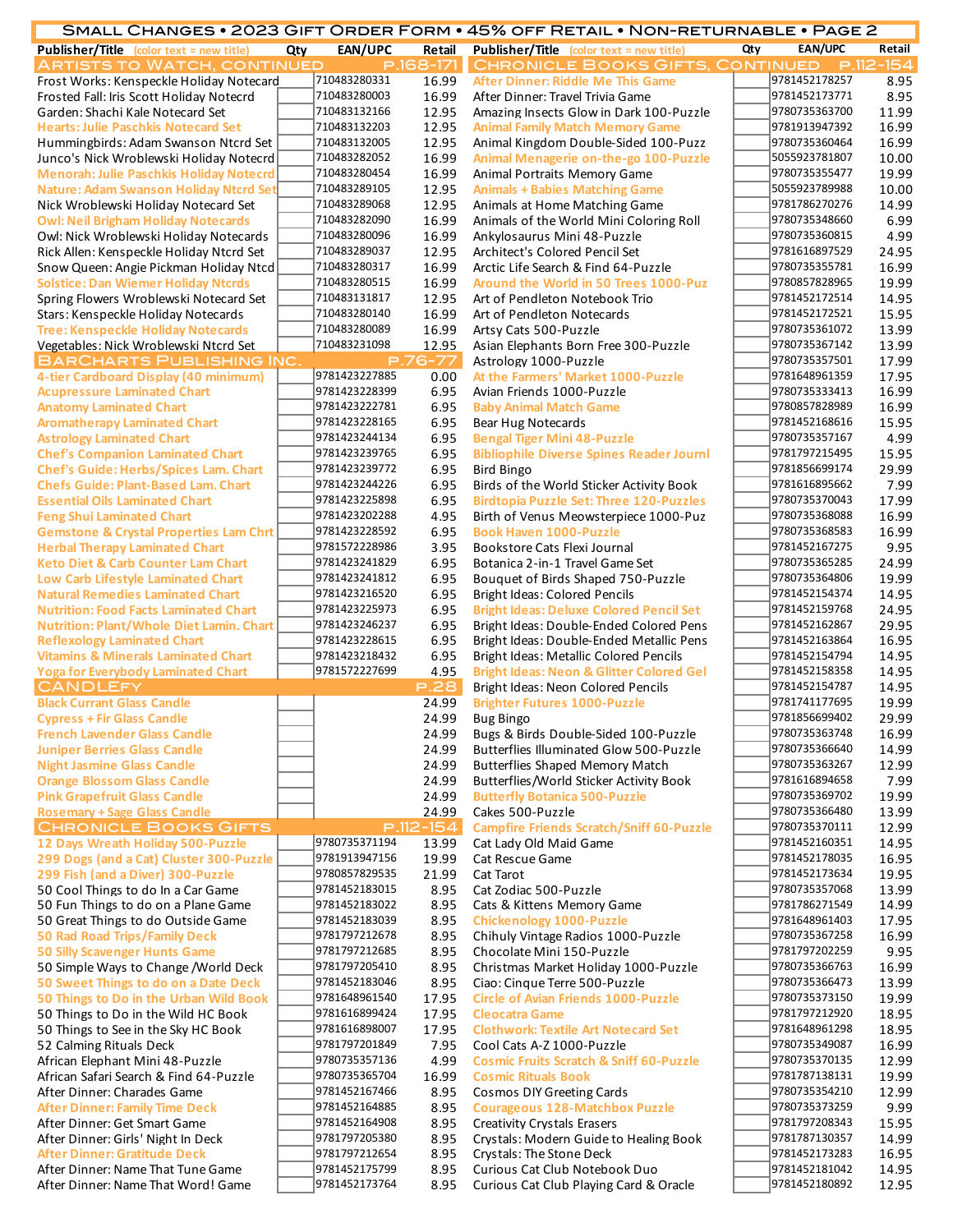|                                                                                  |     |                                |                | SMALL CHANGES • 2023 GIFT ORDER FORM • 45% OFF RETAIL • NON-RETURNABLE • PAGE 3    |     |                                |                |
|----------------------------------------------------------------------------------|-----|--------------------------------|----------------|------------------------------------------------------------------------------------|-----|--------------------------------|----------------|
| <b>Publisher/Title</b> (color text = new title)                                  | Qty | EAN/UPC                        | Retail         | <b>Publisher/Title</b> (color text = new title)                                    | Qty | <b>EAN/UPC</b>                 | Retail         |
| CHRONICLE BOOKS GIFTS, CONTINUEDP.112-154                                        |     |                                |                | <b>CHRONICLE BOOKS GIFTS, CONTINUED</b>                                            |     |                                | $P.112 - 154$  |
| Dinos Illuminated Glow 500-Puzzle                                                |     | 9780735366657                  | 14.99          | It's In the Cards Games                                                            |     | 9780735368743                  | 25.00          |
| Dinosaur Bingo                                                                   |     | 9781786272416                  | 19.99          | It's Just Mercury in Retrograde Journal                                            |     | 9781797200712                  | 14.95          |
| Dinosaur Dig Double-Sided 100-Puzzle                                             |     | 9780735363731                  | 16.99          | Kaleido Beetles 500-Puzzle                                                         |     | 9780735362338                  | 13.99          |
| Dinosaur World 80-Puzzle                                                         |     | 9780735367906                  | 16.99          | Kaleido-Wild 500-Puzzle                                                            |     | 9780735369740                  | 13.99          |
| Dinosaurs Glow in the Dark 100-Puzzle                                            |     | 9780735345720                  | 11.99          | Karmaka Game                                                                       |     | 9781452181196                  | 29.95          |
| Dinosaurs Mini Memory Match                                                      |     | 9780735347847                  | 4.99           | <b>LEGO Brick Erasers</b>                                                          |     | 9781452179636                  | 15.95          |
| Dinosaurs Search & Find 64-Puzzle                                                |     | 9780735355804                  | 16.99          | <b>LEGO Brick HC Notebook</b>                                                      |     | 9781452179650                  | 16.95          |
| <b>Dinosaurs to Scale 300-Octagon Puzzle</b>                                     |     | 9780735372351                  | 14.99          | <b>LEGO Brick Playing Cards</b>                                                    |     | 9781797210711                  | 16.95          |
| Dogs & Puppies Memory Game                                                       |     | 9781786272744                  | 16.99          | LEGO Rainbow Bricks 1000-Puzzle                                                    |     | 9781797210728                  | 17.95          |
| Donut Lover's 1000-Puzzle                                                        |     | 5055923766293                  | 20.00          | <b>Liberty Lanthe Embroidered Journal</b>                                          |     | 9780735366312                  | 17.99          |
| <b>Donuts Mini 150-Puzzle</b>                                                    |     | 9781797213224                  | 9.95           | Liberty London Notebook Duo                                                        |     | 9780735365605                  | 11.99          |
| <b>Eastern Bloc Telephones 500-Puzzle</b>                                        |     | 9780735371996                  | 13.99          | <b>Liberty London Playing Card Set</b>                                             |     | 9780735365506                  | 16.99          |
| <b>Edible Flowers 1000-Puzzle</b>                                                |     | 9780735369078<br>9781616895808 | 16.99<br>14.95 | Lift Each Other Higher 128-Matchbx Puz                                             |     | 9780735372764<br>9780735356238 | 9.99<br>4.99   |
| <b>Emily Dickinson Notecards</b><br><b>Endangered Animals Bingo</b>              |     | 9781913947439                  | 29.99          | Little Feminist Mini Memory Match<br><b>Little Park Ranger 500-Puzzle</b>          |     | 9780735369603                  | 13.99          |
| Eric Carle Mini Memory Match                                                     |     | 9780735352094                  | 4.99           | Little Park Ranger Board Book Set                                                  |     | 9780735368019                  | 14.99          |
| Fairies Glow in the Dark 100-Puzzle                                              |     | 9780735347472                  | 11.99          | Llama Rama 500-Puzzle                                                              |     | 9780735361102                  | 13.99          |
| <b>Fantastic Coloring Book</b>                                                   |     | 9781797210209                  | 14.95          | Longsnout Seahorse Mini 48-Puzzle                                                  |     | 9780735363663                  | 4.99           |
| Farm Bingo                                                                       |     | 9781786277077                  | 19.99          | Love in the Wild 500-Puzzle                                                        |     | 9780735372467                  | 13.99          |
| Feathers Gilded Journal                                                          |     | 9780735342040                  | 14.99          | Lucky Llama! Old Maid Game                                                         |     | 9780735357327                  | 7.99           |
| Feminist Oracles Cards                                                           |     | 9781786278081                  | 16.99          | Magic and Fairy-Tale Dice                                                          |     | 9781856699198                  | 14.95          |
| <b>Ferment from Scratch Book</b>                                                 |     | 9781787138346                  | 16.99          | Map of the Stars 1000-Puzzle                                                       |     | 0810073340633                  | 20.00          |
| <b>Find Your Animal Book</b>                                                     |     | 9781913947675                  | 17.99          | Mars Metallic Colored Pencils                                                      |     | 9781452181110                  | 14.95          |
| Floret Farms Double-Sided 500-Puzzle                                             |     | 9780735355293                  | 15.99          | Match a Leaf Memory Game                                                           |     | 9781786272287                  | 16.99          |
| Flower Families Go Fish Game                                                     |     | 9781780679358                  | 14.99          | Match a Pair of Birds                                                              |     | 9781856699662                  | 16.99          |
| <b>Flower Market 1000-Puzzle</b>                                                 |     | 9780735372887                  | 16.99          | <b>Match a Track Near You Game</b>                                                 |     | 9780857829511                  | 16.99          |
| Foodie Fight Trivia Game                                                         |     | 9781452169477                  | 26.95          | Match These Bones Dino Memory Game                                                 |     | 9781786277398                  | 16.99          |
| Forage Book                                                                      |     | 9781786277367                  | 24.99          | Merry & Bright 12 Holiday Advent 80Puz                                             |     | 9780735371125                  | 23.99          |
| <b>Forest Above &amp; Below Dbl Side 100-Puz</b>                                 |     | 9780735370371                  | 16.99          | Merry Moonlight Skaters Holiday 500Puz                                             |     | 9780735366725                  | 14.99          |
| <b>Forest Animals Matching Game</b>                                              |     | 0810073341494                  | 10.00          | <b>Mighty Dinosaur Activity Roll</b>                                               |     | 9780735353893                  | 9.99           |
| <b>Forest Friends Mini Coloring Roll</b>                                         |     | 9780735369627                  | 6.99           | Mighty Dinosaur Mini Coloring Roll                                                 |     | 9780735359833                  | 6.99           |
| Forest Life Notebook Duo                                                         |     | 9781452164779                  | 14.95          | Mini Memory Display (12+ Minimum)                                                  |     | 9780735348837                  | 0.00           |
| <b>Forest Life Notes</b>                                                         |     | 9781452164786                  | 15.95          | Mini Puzzle Display (24-Pc Puzzle Asst)                                            |     | 9780735358188                  | 0.00           |
| Frank Lloyd Wright Greeting Card 60-Puz                                          |     | 9780735367425                  | 6.99           | <b>Momentous Mount. Science 100-Puz Tri</b>                                        |     | 9780735372542                  | 14.99          |
| Frank Lloyd Wright Playing Card Set                                              |     | 9780735355125                  | 14.99          | <b>Monster Party Decoder 100-Puzzle</b>                                            |     | 736313545135                   | 18.00          |
| Frank Lloyd Wright: City 1000-Puzzle                                             |     | 9780735367500                  | 19.99          | Moon Flower: Katie Daisy Port. 500-Puz                                             |     | 9781797216669                  | 21.95          |
| Frank Lloyd Wright: Hoffman 500-Puzzle                                           |     | 9780735370104                  | 19.99          | Moon Journal, The                                                                  |     | 9781452172712                  | 16.95          |
| Frank Lloyd Wright: Peacock 500-Puzzle                                           |     | 9780735357815                  | 14.99          | Music Cats 500-Puzzle                                                              |     | 9780735366664                  | 13.99          |
| Frank Lloyd Wright: Saguaro 1000-Puzzle                                          |     | 9780735353527                  | 19.99          | My Neighbor Totoro Erasers                                                         |     | 9781452179568                  | 12.95          |
| Frogs & Lizards Glow in Dark 100-Puzzle                                          |     | 9780735363694                  | 11.99          | My Neighbor Totoro Journal                                                         |     | 9781452182674                  | 12.95          |
| <b>Funky Fungi Game (6=display)</b>                                              |     | 810073341326                   | 12.00          | My Neighbor Totoro Pencils                                                         |     | 9781452179551                  | 14.95          |
| <b>Garden Apothecary Book</b>                                                    |     | 9781784884376                  |                | 24.99 Mystic Mondays Tarot Portable 500-Puz                                        |     | 9781797216980                  | 21.95          |
| Garden Candy 500-Puzzle                                                          |     | 9780735369061                  | 14.99          | Naranjas 1000-Puzzle                                                               |     | 9780735355323<br>9781786272515 | 16.99          |
| Garden Insects and Bugs Sticker Activity                                         |     | 9781616896645<br>9781856699815 | 7.99           | Ocean Bingo                                                                        |     | 9780735349070                  | 29.99          |
| <b>Ghost Story Dice</b>                                                          |     | 9780735363649                  | 14.95<br>4.99  | Ocean Life 1000-Puzzle                                                             |     | 9780735372368                  | 16.99          |
| Giant Pacific Octopus Mini 48-Puzzle<br><b>Gratitude: One Line a Day Journal</b> |     | 9781797205069                  | 16.95          | Ocean Life to Scale 300-Octagon Puzzle<br>Ocean Predators Glow in the Dark 100-Puz |     | 9780735372559                  | 14.99<br>11.99 |
| Great Outdoors Flexi Journal                                                     |     | 9781452181943                  | 9.95           | <b>Octopuses Shaped Memory Match</b>                                               |     | 9780735372184                  | 12.99          |
| Great Outdoors Notebook Duo                                                      |     | 9781452170152                  | 14.95          | One Sketch a Day: Horizons Journal                                                 |     | 9781452184562                  | 16.95          |
| <b>Great Outdoors Notecards</b>                                                  |     | 9781452181950                  | 15.95          | Otomi Journal                                                                      |     | 9781616899431                  | 18.95          |
| <b>Great Outdoors Playing Cards</b>                                              |     | 9781452164953                  | 15.95          | Out of This World 500-Puzzle                                                       |     | 9780735369054                  | 14.99          |
| <b>Green Lunch Box Book</b>                                                      |     | 9781913947866                  | 19.99          | Painted Desert 500-Puzzle                                                          |     | 9780735364745                  | 13.99          |
| Green Sea Turtle Mini 48-Puzzle                                                  |     | 9780735363687                  | 4.99           | Panther Chameleon Mini 48-Puzzle                                                   |     | 9780735357174                  | 4.99           |
| <b>Grow a Garden Matching Game</b>                                               |     | 9781452114576                  | 14.99          | Paper Dogs 1000-Puzzle                                                             |     | 9780735371941                  | 16.99          |
| Have a Little Pun Notecards                                                      |     | 9781452144177                  | 14.95          | <b>Paper Dogs Playing Card Set</b>                                                 |     | 9780735372993                  | 14.99          |
| <b>Healing Garden Book</b>                                                       |     | 9781616899264                  | 25.95          | Parkside View 1000-Puzzle                                                          |     | 9780735371682                  | 16.99          |
| Hearts! Playing Cards to Go Game                                                 |     | 9780735365216                  | 7.99           | <b>Patterns of India 1000-Puzzle</b>                                               |     | 9780735368569                  | 16.99          |
| HI with Flowers Greeting Card 60-Puzzle                                          |     | 9780735367241                  | 6.99           | Pendleton 1000-Puzzle                                                              |     | 9781797211466                  | 17.95          |
| Hot Dogs A-Z 1000-Puzzle                                                         |     | 9780735349094                  | 16.99          | <b>Pendleton 2-Deck Playing Card Set</b>                                           |     | 9781452172569                  | 19.95          |
| <b>House of Plants 1000-Puzzle</b>                                               |     | 9780735371910                  | 16.99          | Pirate Adventure Dice                                                              |     | 9781856699389                  | 14.95          |
| House of Plants Card Game                                                        |     | 5055923781081                  | 15.00          | <b>Plant Anatomy Science 100-Puzzle Trio</b>                                       |     | 9780735370227                  | 14.99          |
| <b>House Plants 1000-Puzzle</b>                                                  |     | 0810073340626                  | 20.00          | Plant Café 1000-Puzzle                                                             |     | 9780735371903                  | 16.99          |
| Houseplant Jungle Notebook                                                       |     | 9780735359796                  | 13.99          | Plant Life Panoramic 1000-Puzzle                                                   |     | 9780735365292                  | 19.99          |
| Houseplants Jungle 1000-Puzzle                                                   |     | 9780735359611                  | 16.99          | Plant Shelfie 1000-Puzzle                                                          |     | 9780735366541                  | 16.99          |
| How to be a Wildflower: Katie Daisy Deck                                         |     | 9781797201900                  | 18.95          | <b>Planting for Garden Birds Book</b>                                              |     | 9781787138292                  | 16.99          |
| <b>Hungry Plants 500-Puzzle</b>                                                  |     | 9780735372481                  | 13.99          | Planting for Honeybees Hardcover Book                                              |     | 9781787131460                  | 16.99          |
| In the Forest Glow in Dark 100-Puzzle                                            |     | 9780735354029                  | 11.99          | Play the Patriarchy Card Game                                                      |     | 9781452180687                  | 19.95          |
| In The Forest Sticker Activity Book                                              |     | 9781616897857                  | 7.99           | Poop Bingo                                                                         |     | 9781786277473                  | 19.99          |
| In the Ocean Sticker Activity Book                                               |     | 9781616896690                  | 7.99           | <b>Prehistoric Kingdom 500-Puzzle</b>                                              |     | 9780735370180                  | 13.99          |
| Inspirational Women 1000-Puzzle                                                  |     | 5055923776124<br>9780735372917 | 20.00<br>17.99 | Pygmy Sloth Born Free 300-Puzzle                                                   |     | 9780735367135<br>9780735369665 | 13.99<br>16.99 |
| <b>Intergalactic Flora 1000-Foil Puzzle</b>                                      |     |                                |                | Quilts of Gee's Bend 1000-Puzzle                                                   |     |                                |                |

Into the Wild: Woodland Coloring Book 9781786270856 15.99 Rainbow Butterflies 500-Puzzle 9780735362567 13.99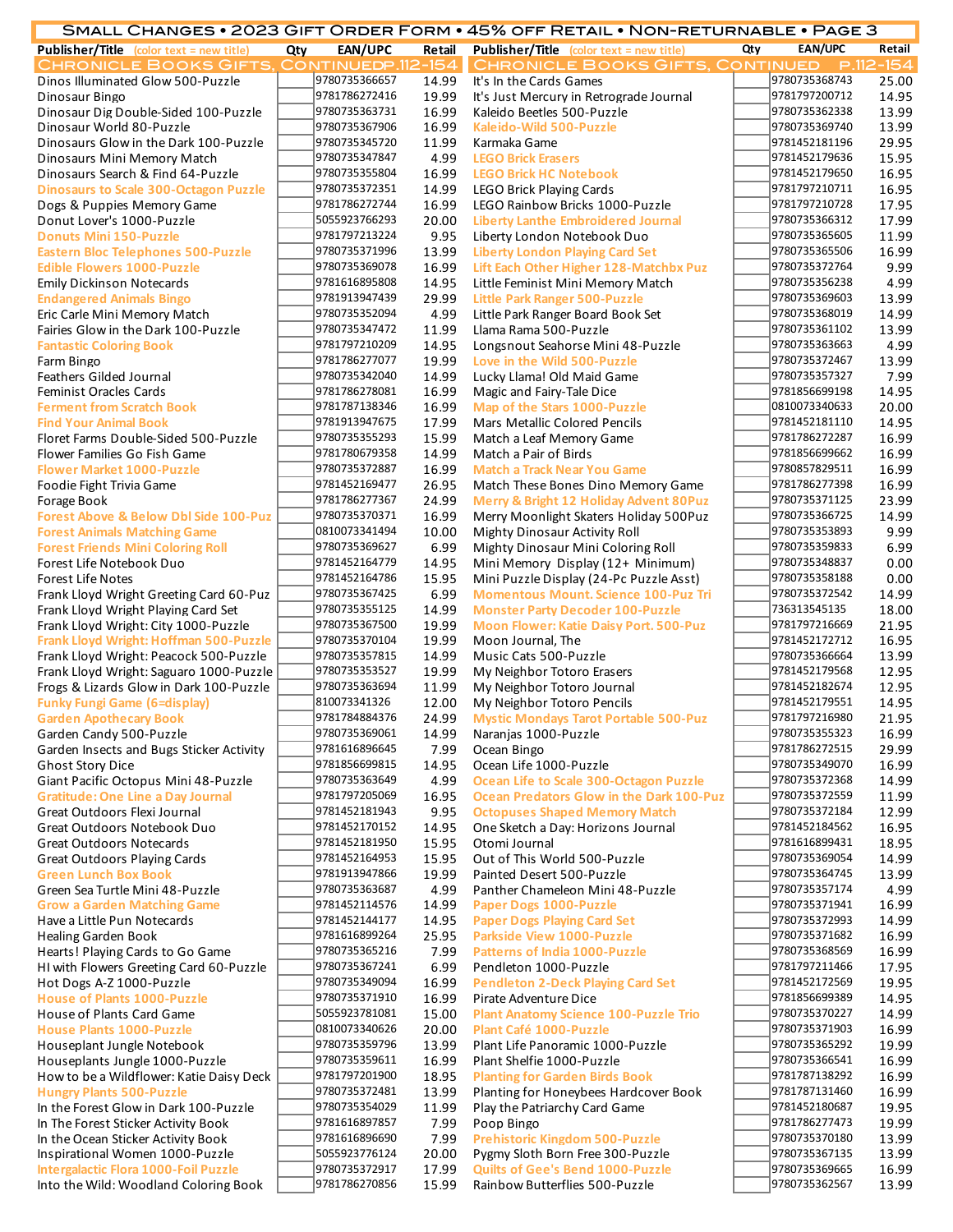|                                                                                |     |                                |                   | SMALL CHANGES • 2023 GIFT ORDER FORM • 45% OFF RETAIL • NON-RETURNABLE • PAGE 4  |     |                                |                |
|--------------------------------------------------------------------------------|-----|--------------------------------|-------------------|----------------------------------------------------------------------------------|-----|--------------------------------|----------------|
| <b>Publisher/Title</b> (color text = new title)                                | Qty | EAN/UPC                        | Retail            | Publisher/Title (color text = new title)                                         | Qty | <b>EAN/UPC</b>                 | Retail         |
| CHRONICLE BOOKS GIFTS, CONTINUEDP.112-154                                      |     |                                |                   | <b>COGNITIVE SURPLUS, CONTINUED</b>                                              |     | Р.                             | 66-69          |
| Rainbow Crystals 500-Puzzle                                                    |     | 9780735362710                  | 13.99             | <b>Bird Silhouettes 20oz Mug</b>                                                 |     | 742042880713                   | 20.99          |
| <b>Rainbow Ornaments Holiday 500-Puzzle</b>                                    |     | 9780735351745                  | 13.99             | <b>Bird Zipper Pouch</b>                                                         |     | 742042885886                   | 17.99          |
| Rainbow Seashells 2000-Puzzle                                                  |     | 9780735357044<br>9780735347465 | 29.99<br>11.99    | <b>Birds Notebook Quartet</b>                                                    |     | 742042876174<br>742042886036   | 19.99<br>17.99 |
| Rainforest: Glow in the Dark 100-Puzzle<br><b>Reader's Society 1000-Puzzle</b> |     | 9780735372160                  | 16.99             | <b>Botany Zipper Pouch</b><br><b>Butterflies Softcover Journal</b>               |     | 742042875511                   | 16.99          |
| Red Panda Mini 48-Puzzle                                                       |     | 9780735357129                  | 4.99              | Cephalopod Softcover Journal                                                     |     | 682384954508                   | 16.99          |
| <b>Rescue Dogs 1000-Puzzle</b>                                                 |     | 9780735369535                  | 16.99             | Constellation Softcover Journal                                                  |     | 682384956441                   | 16.99          |
| Rhomaleosaurus Mini 48-Puzzle                                                  |     | 9780735360822                  | 4.99              | Eggs Softcover Journal                                                           |     | 742042875467                   | 16.99          |
| <b>RuPaul's Drag Race 500-Puzzle</b>                                           |     | 9780735370746                  | 14.99             | <b>Forest Mini Journal</b>                                                       |     | 742042883493                   | 11.25          |
| Sea Otter Mini 48-Puzzle                                                       |     | 9780735363632                  | 4.99              | Forest Nutrients 20oz Mug                                                        |     | 742042870752                   | 20.99          |
| Secret Garden: Miniature Coloring Book                                         |     | 9781786277701                  | 9.99              | Fungi 20oz Mug                                                                   |     | 742042870769                   | 20.99          |
| Secret Life of Cats Notebook Trio                                              |     | 9781452180472                  | 14.95             | <b>Gems &amp; Mineral Mini Journal</b>                                           |     | 742042883486                   | 11.25          |
| Seeing Stars 1000-Puzzle                                                       |     | 9781784884765<br>9780735372757 | 19.99             | Gems & Minerals Softcover Journal                                                |     | 742042875559<br>742042885930   | 16.99          |
| Seek Magic Every Day 128-Matchbox Puz<br><b>Self-Care Year Book</b>            |     | 9781787137653                  | 9.99<br>19.99     | <b>Gems &amp; Minerals Zipper Pouch</b><br>Honey Bee Hardcover Journal           |     | 682384956731                   | 17.99<br>16.99 |
| <b>Serenity Meow 1000-Puzzle</b>                                               |     | 9780735371460                  | 16.99             | <b>Honey Bee Mini Journal</b>                                                    |     | 742042883455                   | 11.25          |
| Shakespeare Playing Cards                                                      |     | 9781786275936                  | 14.99             | <b>Honey Bee Softcover Journal</b>                                               |     | 682384956403                   | 16.99          |
| <b>Sistine Chapel Meowsterpiece 2000-Pz</b>                                    |     | 9780735369726                  | 29.99             | Honey Bees 20oz Mug                                                              |     | 682384957585                   | 20.99          |
| Southwest Desert Search & Find 64-Puz                                          |     | 9780735365711                  | 16.99             | Life Science Notebook Quartet                                                    |     | 682384957219                   | 19.99          |
| Space Illuminated Glow 500-Puzzle                                              |     | 9780735361003                  | 14.99             | Lunar Phases 20oz Mug                                                            |     | 682384955673                   | 20.99          |
| <b>Space Swirl: NASA 2-tone Color Pencils</b>                                  |     | 9781452160986                  | 14.95             | <b>Medicinal Botany Mini Journal</b>                                             |     | 742042883615                   | 11.25          |
| <b>Spark Inspiration Journal</b>                                               |     | 9781797209388                  | 16.95             | Mushrooms Brown Softcover Journal                                                |     | 742042868391                   | 16.99          |
| Spirited Away Pencils                                                          |     | 9781797202679                  | 14.95             | <b>Mushrooms Cream Softcover Journal</b>                                         |     | 742042875528                   | 16.99          |
| <b>Stacking Stones Eraser Set</b>                                              |     | 9781452181233                  | 15.95             | <b>Mushrooms Mini Journal</b>                                                    |     | 742042883578                   | 11.25          |
| <b>Star Spinner Tarot</b>                                                      |     | 9781452180069                  | 24.95             | <b>Mushrooms Zipper Pouch</b>                                                    |     | 742042885923                   | 17.99          |
| <b>Stargaze Double-Sided 500-Puzzle</b>                                        |     | 9780735372771                  | 15.99             | Natural Science Notebook Quartet                                                 |     | 682384955888                   | 19.99          |
| Starry Night Greeting Card 60-Puzzle                                           |     | 9780735367166                  | 6.99              | Nature Notebook Quartet                                                          |     | 742042876846                   | 19.99          |
| Succulent Garden Double-Sided 500-Puz                                          |     | 9780735355309                  | 15.99             | Oceans Notebook Quartet                                                          |     | 742042876792                   | 19.99          |
| Succulent Spectrum 500-Puzzle                                                  |     | 9780735363427                  | 13.99             | <b>Ornithology Mini Journal</b>                                                  |     | 742042883523                   | 11.25          |
| T-Rex Locked Diary                                                             |     | 9780735367869                  | 9.99              | <b>Ornithology: Bird Softcover Journal</b>                                       |     | 742042875481                   | 16.99          |
| <b>T-Rex Topple Stacking Game</b>                                              |     | 9780735370289                  | 16.99             | <b>Retro Paleontology Zipper Pouch</b>                                           |     | 742042886135                   | 17.99          |
| Tarot for All Ages                                                             |     | 9781786279057                  | 17.99             | Star Map Softcover Journal                                                       |     | 742042875443                   | 16.99          |
| Teacup Kittens Locked Diary                                                    |     | 9780735367883<br>9780735368750 | 9.99              | Trees 20oz Mug                                                                   |     | 682384955697                   | 20.99          |
| That's How We Roll: Dice Games                                                 |     | 9780735357150                  | 25.00<br>4.99     | <b>CONTINUED PRODUCTIONS GIFTS</b>                                               |     | 9781944234096                  | P.54           |
| Three-toed Sloth Mini 48-Puzzle<br><b>Top Dogs Family Card Game</b>            |     | 810073341333                   | 12.00             | Creatures' Secrets Divination Cards<br><b>DESIGNWORKS INK</b>                    |     |                                | 29.99<br>P.55  |
| Tree Families Go Fish Card Game                                                |     | 9781786279088                  | 14.99             | <b>Celestial Heaven Set of 6 Pencils</b>                                         |     | 840111509227                   | 18.75          |
| Tree-dwelling Slowpokes 500-Puzzle                                             |     | 9780735357648                  | 13.99             | <b>Constellations Cloth Journal</b>                                              |     | 812442027381                   | 22.50          |
| Triceratops Mini 48-Puzzle                                                     |     | 9780735360792                  | 4.99              | <b>Dreams Notebook Trio</b>                                                      |     | 840111513804                   | 12.50          |
| Tropical Frogs Shaped Memory Match                                             |     | 9780735363274                  | 12.99             | <b>Great Indoors Playing Cards</b>                                               |     | 840111510681                   | 16.25          |
| Tyrannosaurus Rex Mini 48-Puzzle                                               |     | 9780735360808                  | 4.99              | Moon Phases Cloth Journal                                                        |     | 840111503812                   | 22.50          |
| <b>Under Light of Moon Katie Daisy Journal</b>                                 |     | 9781797201924                  |                   | 14.95 Mystic Icons Vegan Suede Jumbo Journl                                      |     | 840111514658                   | 29.99          |
| Under the Sea on-the-go 100-Puzzle                                             |     | 5055923781913                  | 10.00             | <b>She is Magic Playing Cards</b>                                                |     | 840111510698                   | 16.25          |
| Unicorns: Glow in the Dark 100-Puzzle                                          |     | 9780735345751                  | 11.99             | <b>EARTH SKY + WATER</b>                                                         |     |                                | P.79-83        |
| United States 1000-Puzzle                                                      |     | 9780735353244                  | 16.99             | <b>Animal Tracks of the NE FoldingGuide</b>                                      |     | 9781621264170                  | 8.95           |
| <b>Vacation Cats 1500-Puzzle</b>                                               |     | 9780735369504                  | 21.99             | <b>Animal Tracks Pacific NW FoldingGuide</b>                                     |     | 9781621264231                  | 8.95           |
| Wanderlust & Wildflower Colored Pencils                                        |     | 9781452161242                  | 14.95             | <b>Black-Capped Chickadee Holiday Notecards</b>                                  |     | 9781621260363                  | 9.95           |
| Waste Not Everyday Book                                                        |     | 9781743795552                  | 14.99             | <b>Bumblebee Assorted Notecards</b>                                              |     | 9781621264132                  | 9.95           |
| We are Colorful Skin Tone Crayon Set                                           |     | 9780735369771                  | 10.99             | Cacti Assortment I Notecards                                                     |     | 9781621262893                  | 9.95           |
| <b>Wendy Gold Endanger Species 1500-Puz</b>                                    |     | 9780735369900<br>9780735372979 | 21.99             | Caterpillars of NW America FoldingGuide                                          |     | 9781621263470<br>9781621263074 | 8.95           |
| <b>Wendy Gold State Birds 1000-Puzzle</b>                                      |     | 9780735340084                  | 16.99<br>16.99    | <b>Christmas Pine Cone Holiday Notecards</b>                                     |     | 9781621263272                  | 9.95<br>8.95   |
| Wendy Gold: Butterfly Migrtn 1000-Puz<br>Wendy Gold: Full Bloom 1000-Puzzle    |     | 9780735351202                  | 16.99             | Common Bees of NE America FoldingGuide<br>Common Bees of NW America FoldingGuide |     | 9781621263289                  | 8.95           |
| Wendy Gold: USA State Flowers 1000-Puz                                         |     | 9780735364769                  | 16.99             | <b>Common Butterflies MDW FoldingGuide</b>                                       |     | 9781621260196                  | 8.95           |
| <b>What's Your Sign? 12 Puzzles in 1 Box</b>                                   |     | 9781797216478                  | 15.95             | <b>Common Butterflies NE FoldingGuide</b>                                        |     | 9781935380030                  | 8.95           |
| Who Pooped? 100-Puzzle                                                         |     | 9781786279309                  | 16.99             | Common Butterflies PNW FoldingGuide                                              |     | 9781621262282                  | 8.95           |
| Who Pooped? Matching & Memory Game                                             |     | 9781786273734                  | 14.99             | <b>Common Edible Plants NE FoldingGuide</b>                                      |     | 9781621264279                  | 8.95           |
| <b>Wild Drinks Hardcover Book</b>                                              |     | 9781743796115                  | 24.99             | <b>Common Mushrooms MDW FoldingGuide</b>                                         |     | 9781621263975                  | 8.95           |
| <b>Wild Unknown Alchemy Deck &amp; Guidebk</b>                                 |     | 9781797212579                  | 40.00             | Common Mushrooms NE FoldingGuide                                                 |     | 9781621263494                  | 8.95           |
| Wildflower's Workbook                                                          |     | 9781452161228                  | 16.95             | Common Mushrooms PNW FoldingGuide                                                |     | 9781621263500                  | 8.95           |
| Winter Dogs Holiday 500-Puzzle                                                 |     | 9780735362017                  | 13.99             | <b>Common Wildflowers NE FoldingGuide</b>                                        |     | 9781621263876                  | 8.95           |
| <b>Woodcut Memory Game</b>                                                     |     | 9781616895433                  | 19.95             | <b>Common Wildflowers PNW FoldingGuide</b>                                       |     | 9781621263937                  | 8.95           |
| <b>Woodcut: Three 300-Puzzles</b>                                              |     | 9781648960932                  | 29.95             | <b>Fishes of the AK Coast FoldingGuide</b>                                       |     | 9781621262770                  | 8.95           |
| Woodland Forest Search & Find 64-Puz                                           |     | 9780735355798                  | 16.99             | FoldingGuide Display (Min 12)                                                    |     |                                | 0.00           |
| Woodland Forest Shaped 300-Puzzle                                              |     | 9780735363724                  | 16.99             | Heron Assortment Notecards                                                       |     | 9781893770553                  | 9.95           |
| <b>World of Agatha Christie 1000-Puzzle</b>                                    |     | 9781399600910                  | 19.99             | Honey Bee Notecards/Earth Sky + Water                                            |     | 9781621262039                  | 9.95           |
| World of Jane Austen 1000-Puzzle                                               |     | 9781786279118                  | 19.99             | <b>Hummingbird &amp; Flower Notecard</b>                                         |     | 9781621263661                  | 9.95           |
| You are the Magic You Seek Journal                                             |     | 9781452184807                  | 15.95             | <b>Marine Mammals of AK Coast FoldingGuide</b>                                   |     | 9781621262763                  | 8.95           |
| Zodiac Power 1000-Puzzle                                                       |     | 9780735366831                  | 16.99             | <b>Meadow Wildflower Assorted Notecards</b>                                      |     | 9781621264347<br>9781621264071 | 9.95           |
| <b>COGNITIVE SURPLUS</b><br>Astronomy 20oz Mug                                 |     | 682384955635                   | P. 66-69<br>20.99 | Mushroom Assorted Notecards<br>Night Sky FoldingGuide                            |     | 9781935380184                  | 9.95<br>8.95   |
| Astronomy Notebook Quartet                                                     |     | 682384955840                   | 19.99             | <b>Owl Assorted Notecards</b>                                                    |     | 9781621260561                  | 9.95           |
|                                                                                |     |                                |                   |                                                                                  |     |                                |                |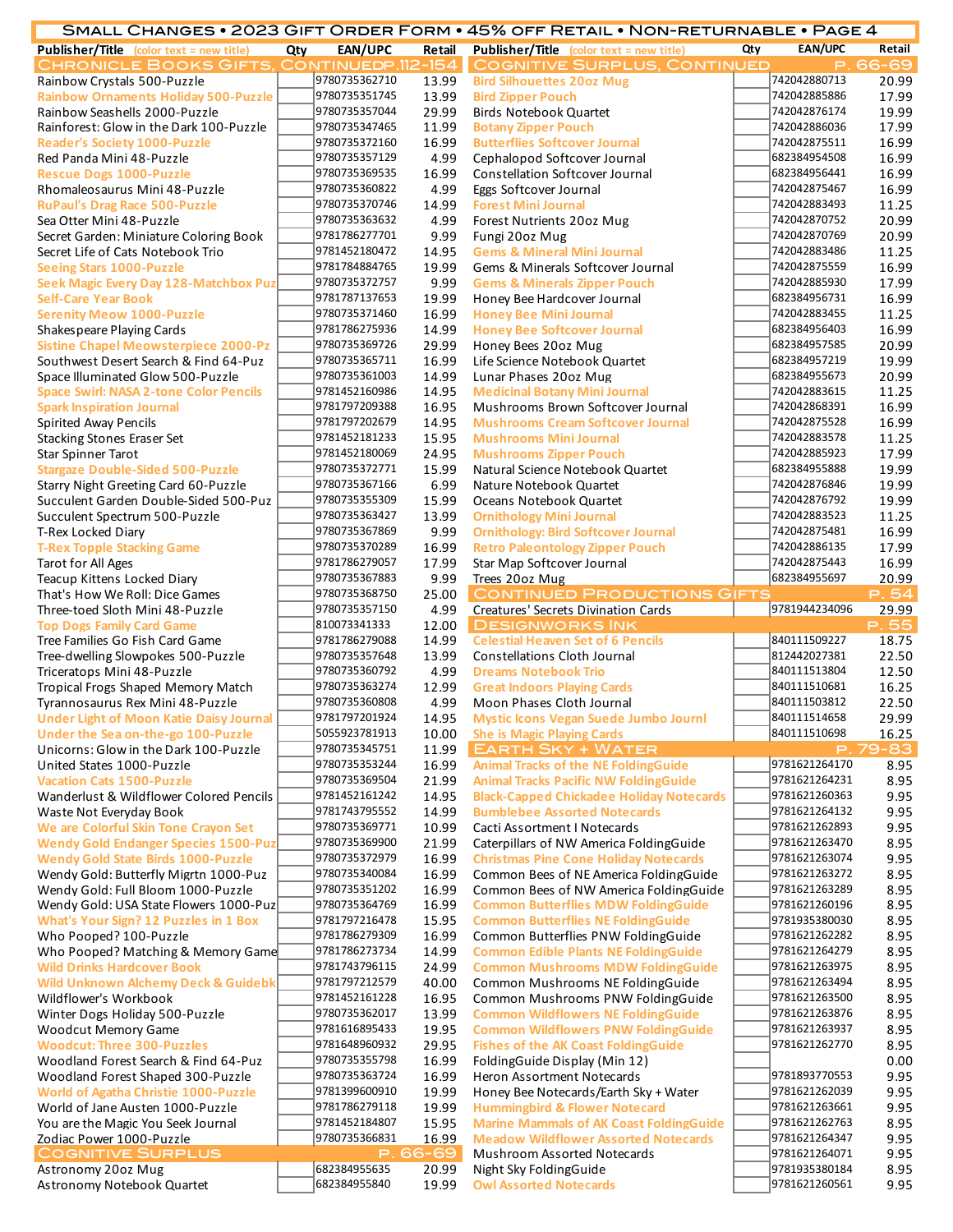|                                                 |     |               |             | SMALL CHANGES • 2023 GIFT ORDER FORM • 45% OFF RETAIL • NON-RETURNABLE • PAGE 5    |     |                |            |
|-------------------------------------------------|-----|---------------|-------------|------------------------------------------------------------------------------------|-----|----------------|------------|
| <b>Publisher/Title</b> (color text = new title) | Qty | EAN/UPC       | Retail      | <b>Publisher/Title</b> (color text = new title)                                    | Qty | <b>EAN/UPC</b> | Retail     |
| <b>EARTH SKY + WATER, CONTINUED</b>             |     |               | P. 79-83    | <b>FUN FOLKS, CONTINUED</b>                                                        |     |                | P.52<br>53 |
| Peterson Bird Assortment I Notecards            |     | 9781893770959 | 9.95        | <b>Unity Vinyl Sticker</b>                                                         |     | 710483532218   | 4.00       |
| Sea Urchin Xmas Holiday Notecards               |     | 9781621262671 | 9.95        | <b>GIBBS SMITH GIFTS</b>                                                           |     |                | P.108-110  |
| Sibley's Backyard Bird MDW FoldingGuide         |     | 9781935380641 | 8.95        | <b>Birds of a Feather 1000-Puzzle</b>                                              |     | 725330742184   | 19.99      |
| Sibley's Backyard Birds NE FoldingGuide         |     | 9781935380085 | 8.95        | <b>Bookshelf Book 1000-Puzzle</b>                                                  |     | 9781423650669  | 19.99      |
| Sibley's Backyard Bird PNW FoldingGuide         |     | 9781621261193 | 8.95        | Botanicum Hardcover Coloring Book                                                  |     | 9781423654018  | 16.99      |
| Sibley's Birds AK Coast FoldingGuide            |     | 9781621262749 | 8.95        | <b>Campy Tattoos</b>                                                               |     | 725330739931   | 15.00      |
| Sibley's Birds PNW Coast FoldingGuide           |     | 9781621261254 | 8.95        | <b>Clever Bird Playing Cards</b>                                                   |     | 725330739320   | 12.00      |
| Sibley's Hummingbirds FoldingGuide              |     | 9781935380566 | 8.95        | <b>Dangerous Women Read Crew Sock</b>                                              |     | 9781423652960  | 12.99      |
| Sibley's Owls Assortment Notecards              |     | 9781621262961 | 9.95        | <b>Great Outdoors 500-Puzzle</b>                                                   |     | 9781423658924  | 14.99      |
| Sibley's Owls of N America Folding Guide        |     | 9781935380160 | 8.95        | <b>Hamburger &amp; Fries 500-Puzzle</b>                                            |     | 725330740944   | 14.99      |
| Sibley's Raptors of NW Amer. FoldGuide          |     | 9781621261278 | 8.95        | Hydrangeas 1000-Puzzle                                                             |     | 9781423656951  | 19.99      |
| Tidepools of the PNW FoldingGuide               |     | 9781621263555 | 8.95        | <b>Lilies 1000-Puzzle</b>                                                          |     | 9781423658740  | 19.99      |
|                                                 |     | 9781621262435 |             |                                                                                    |     | 725330742191   |            |
| Woodpeckers of N. America FoldingGuide          |     |               | 8.95        | <b>Lucky Bird 1000-Puzzle</b>                                                      |     |                | 19.99      |
| <b>ELIZABETH VANDUINE GIFTS</b>                 |     |               | P.47        | Luna Hardcover Coloring Book                                                       |     | 9781423657415  | 16.99      |
| Paper & Knife: Elizabeth VanDuine Book          |     | 9780578590714 | 32.00       | Oceans: Ceyda Alasar 1000-Puzzle                                                   |     | 860006244934   | 19.99      |
| <b>ELUM</b>                                     |     |               | $P.58 - 59$ | <b>Play With Your Food Playing Cards</b>                                           |     | 725330740913   | 12.00      |
| <b>Badass Babe 16oz Ceramic Mug</b>             |     | 850007872670  | 16.99       | <b>Reader Tattoos</b>                                                              |     | 9781423654841  | 15.00      |
| <b>Badass Babe 18oz Glass Candle</b>            |     | 850007872328  | 28.99       | <b>Readers are Leaders Crew Socks</b>                                              |     | 9781423654742  | 12.99      |
| <b>Daily Reflect Chunky List Pad</b>            |     | 850007872489  | 16.99       | <b>Readers Move the World Crew Socks</b>                                           |     | 9781423654759  | 12.99      |
| <b>Healing Crystal 24oz Glass Candle</b>        |     | 850007872293  | 37.99       | <b>Road Trip 500-Puzzle</b>                                                        |     | 725330741415   | 14.99      |
| Live Each Day w/Intention Guided Jnl            |     | 850007872588  | 18.99       | She Series: Pop Culture 1000-Puzzle                                                |     | 860004104315   | 19.99      |
| <b>Moon Gaze 16oz Ceramic Mug</b>               |     | 850007872663  | 16.99       | She Series: Real Women 1000-Puzzle                                                 |     | 860006244910   | 19.99      |
| <b>Moon Gaze 18oz Glass Candle</b>              |     | 008500078727  | 28.99       | Twilight Garden Hardcover Coloring Book                                            |     | 9781423647065  | 16.99      |
| <b>Moon Gaze Notebook Trio</b>                  |     | 850007872625  | 16.99       | <b>Words Have Power 1000-Puzzle</b>                                                |     | 9781423658900  | 19.99      |
| Moon Gaze Weekly Agenda Undate Plan             |     | 850007872427  | 16.99       | <b>Words Have Power Crew Socks</b>                                                 |     | 9781423656258  | 12.99      |
| <b>Tranquility Crystal 24oz Glass Candle</b>    |     | 850007872274  | 37.99       | <b>INSIGHT EDITIONS</b>                                                            |     |                | P.60-65    |
| <b>Unconditional Love Crystal 24oz Candle</b>   |     | 850007872281  | 37.99       | Art of Nature: Botanical Notebook Trio                                             |     | 9781647222062  | 14.99      |
| <b>Wellness &amp; Self-Care Guided Journal</b>  |     | 850007872571  | 18.99       | Art of Nature: Botanical Notecard Set                                              |     | 9781647222017  | 18.99      |
| <b>Written in the Stars Undated Desk</b>        |     | 850007872382  | 14.99       | <b>Art of Nature: Fungi Notebook Trio</b>                                          |     | 9781647224059  | 14.99      |
| <b>FLAME TREE PUBLISHING GIFTS</b>              |     |               | P. 155-157  | Art of Nature: Garden 1000-Puzzle                                                  |     | 9781682986714  | 19.99      |
| Alice and the Cheshire Cat 1000-Puzzle          |     | 9781839644474 | 19.99       | Art of Nature: Under/Sea Notebook Trio                                             |     | 9781647223847  | 14.99      |
| Alphonse Mucha: Monaco Pocket Journal           |     | 9781787550704 | 12.99       | Art of Nature: Under/Sea Softcvr Journal                                           |     | 9781647223830  | 11.99      |
|                                                 |     | 9781839643071 |             |                                                                                    |     | 9781681888651  |            |
| Angela Harding: Hares 500-Puzzle                |     | 9781839647956 | 15.99       | <b>Bird Watcher's Softcover Journal</b>                                            |     | 9781647225483  | 16.99      |
| Angela Harding: Rose Cottage 1000-Puz           |     |               | 19.99       | <b>Calm: Day/Night Reflection Journal</b>                                          |     |                | 16.99      |
| Angela Harding Southwold 1000-Eco Puz           |     | 9781839647901 | 24.95       | <b>Camper's Softcover Journal</b>                                                  |     | 9781681888644  | 16.99      |
| Angela Harding: The Common 1000-Puz             |     | 9781787558830 | 19.99       | Connection: Day/Night Reflection Journal                                           |     | 9781647222185  | 16.99      |
| Annie Soudain: Foraging 1000-Eco Puzzle         |     | 9781839647932 | 24.95       | <b>Conservation Notebook Trio</b>                                                  |     | 9781647222239  | 14.99      |
| <b>Annie Soudain: Foxgloves 1000-Puzzle</b>     |     | 9781787558854 | 19.99       | <b>Conservation Softcover Notebook</b>                                             |     | 9781647222246  | 11.99      |
| Annie Soudain: Late Frost 500-Puzzle            |     | 9781839644320 | 15.99       | <b>Conservation Wooden Spiral Journal</b>                                          |     | 9781647222253  | 19.99      |
| <b>Annie Soudain: Mini Notebook Trio</b>        |     | 9781787559158 | 8.99        | Field Guide to Magnificent Birds 500-Puz                                           |     | 9781682986691  | 16.99      |
| Birch Wood: Klimt Luxury Journal                |     | 9781839644429 | 15.99       | <b>Field Guide/Magnificent Dinos 500-Puz</b>                                       |     | 9781682986745  | 16.99      |
| <b>Chris Pendleton Mini Notebook Trio</b>       |     | 9781839648502 | 8.99        | Flowers & Fungi 500-Puzzle                                                         |     | 9781682987001  | 16.99      |
| Hiroshige Plum Garden 1000-Puzzle               |     | 9781839644467 | 19.99       | <b>Gardener's Softcover Journal</b>                                                |     | 9781681886466  | 16.99      |
| Hiroshige: Sea at Satta 500-Puzzle              |     | 9781839644399 | 15.99       | Gratitude 1000-Puzzle                                                              |     | 9781682986677  | 19.99      |
| Japanese Woodblocks Mini Notebk Trio            |     | 9781787559103 | 8.99        | Gratitude Day/Night Reflection Journal                                             |     | 9781683835509  | 16.99      |
| Kew: Blue Ipomoea 1000-Puzzle                   |     | 9781839644962 | 19.99       | Gratitude Inspirational Card Deck                                                  |     | 9781647222932  | 16.99      |
| Marsh Owl: Harding 1000-Puzzle                  |     | 9781787556126 | 19.99       | Gratitude Notebook Trio                                                            |     | 9781647220846  | 14.99      |
| Moomin: Dangerous Journey 1000-Puz              |     | 9781786646330 | 19.99       | Gratitude Scented Tin Candle                                                       |     | 9781682986448  | 9.99       |
| Moomins on the Riviera 500-Puzzle               |     | 9781839643095 | 15.99       | Gratitude Softcover Blank Notebook                                                 |     | 9781647220693  | 11.99      |
| <b>Moomins: Mini Notebook Trio</b>              |     | 9781787559189 | 8.99        | <b>Honeybee Notecard Set/Insight Editions</b>                                      |     | 9781647225629  | 18.99      |
| Van Gogh: Blooms Mini Notebook Trio             |     | 9781839647192 | 8.99        | <b>Manifesting: Day/Night Reflection Journl</b>                                    |     | 9781647225841  | 16.99      |
| Vincent van Gogh Mini Notebook Trio             |     | 9781787559127 | 8.99        | Meditation Day/Night Reflection Journal                                            |     | 9781683835585  | 16.99      |
| <b>William Morris: Seaweed Pocket Journal</b>   |     | 9781839648571 | 12.99       | <b>Meditation Notebook Trio</b>                                                    |     | 9781647220853  | 14.99      |
|                                                 |     |               | $P.52 - 53$ |                                                                                    |     | 9781682986455  | 9.99       |
| <b>FUN FOLKS</b>                                |     | 710483532027  |             | <b>Meditation Scented Tin Candle</b><br><b>Meditation Softcover Blank Notebook</b> |     | 9781647220709  | 11.99      |
| <b>Bee Vinyl Sticker</b>                        |     |               | 4.00        |                                                                                    |     |                |            |
| <b>Buffalo Vinyl Sticker</b>                    |     | 710483531631  | 4.00        | Mindful Coloring for Kids                                                          |     | 9781647223144  | 8.99       |
| <b>Chickadee Vinyl Sticker</b>                  |     | 710483530139  | 4.00        | Mindfulness Day/Night Reflection Journal                                           |     | 9781683839972  | 16.99      |
| Desert Bird Vinyl Sticker                       |     | 710483531976  | 4.00        | <b>Mushroom Medley 1000-Puzzle</b>                                                 |     | 9781682986776  | 19.99      |
| <b>Explore Vinyl Sticker</b>                    |     | 710483531600  | 4.00        | <b>National Parks Vegan HC Guided Journal</b>                                      |     | 9781647225827  | 16.99      |
| Feels Good, Lost Vinyl Sticker                  |     | 710483531587  | 4.00        | <b>Pollinators Notebook Trio</b>                                                   |     | 9781647225636  | 14.99      |
| <b>Floral Peace Vinyl Sticker</b>               |     | 710483532256  | 4.00        | Recharge Day/Night Reflection Journal                                              |     | 9781647222086  | 16.99      |
| <b>Good Vibes Vinyl Sticker</b>                 |     | 710483531594  | 4.00        | <b>Refuge: Ian Shive Notebook Trio</b>                                             |     | 9781647223991  | 14.99      |
| Leave no Trace Vinyl Sticker                    |     | 710483531570  | 4.00        | Self-Care 1000-Puzzle                                                              |     | 9781682986752  | 19.99      |
| <b>Mandala Vinyl Sticker</b>                    |     | 710483532003  | 4.00        | Self-Care Day/Night Reflection Journal                                             |     | 9781683835547  | 16.99      |
| Moon and Sun Vinyl Sticker                      |     | 710483531662  | 4.00        | Self-Care Inspirational Card Deck                                                  |     | 9781647222949  | 16.99      |
| <b>Moth Vinyl Sticker</b>                       |     | 710483532324  | 4.00        | <b>Self-Care Softcover Notebook</b>                                                |     | 9781647220716  | 11.99      |
| <b>Mushrooms Vinyl Sticker</b>                  |     | 710483532010  | 4.00        | <b>Sleep Day/Night Reflection Journal</b>                                          |     | 9781647223892  | 16.99      |
| <b>Open Hand Vinyl Sticker</b>                  |     | 710483531648  | 4.00        | <b>Vedic Astrology Deck</b>                                                        |     | 9781608871278  | 17.99      |
| Royal Fox Vinyl Sticker                         |     | 710483531730  | 4.00        | <b>KIKKERLAND GIFTS</b>                                                            |     |                | P.92-99    |
| <b>Snowy Owl Vinyl Sticker</b>                  |     | 710483530115  | 4.00        | 4 in a Row Game                                                                    |     | 612615094758   | 22.49      |
| <b>Sunrise Vinyl Sticker</b>                    |     | 710483532379  | 4.00        | <b>Americana Trivia Game</b>                                                       |     | 612615108288   | 5.99       |
| <b>Tall Bike Vinyl Sticker</b>                  |     | 710483531037  | 4.00        | Audubon Birds 3-D Playing Cards 12=Disp                                            |     | 612615090835   | 9.99       |
|                                                 |     |               |             |                                                                                    |     |                |            |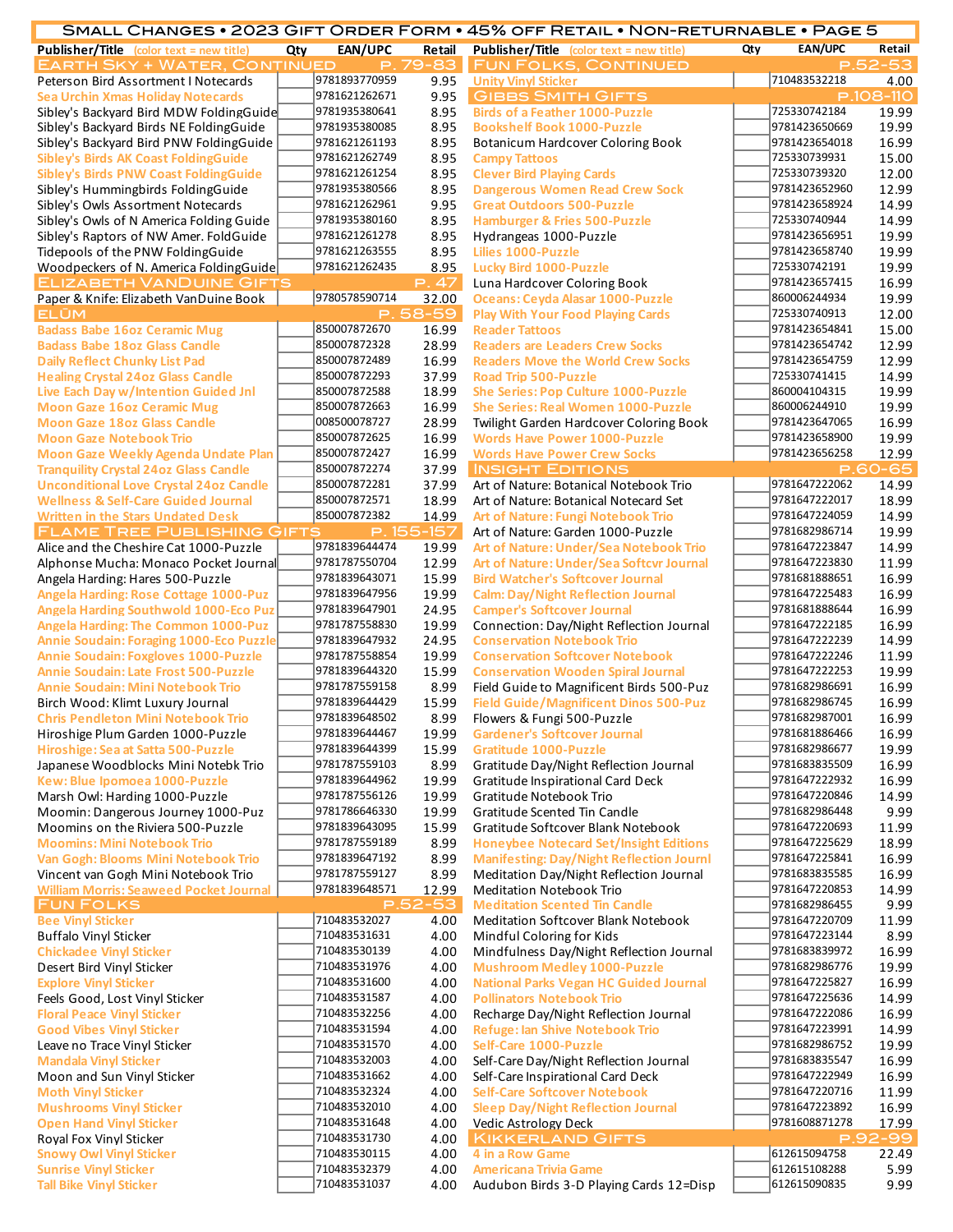|                                                 |     |                    |         | SMALL CHANGES • 2023 GIFT ORDER FORM • 45% OFF RETAIL • NON-RETURNABLE • PAGE 6 |     |                    |           |
|-------------------------------------------------|-----|--------------------|---------|---------------------------------------------------------------------------------|-----|--------------------|-----------|
| <b>Publisher/Title</b> (color text = new title) | Qty | <b>EAN/UPC</b>     | Retail  | <b>Publisher/Title</b> (color text = new title)                                 | Qty | <b>EAN/UPC</b>     | Retail    |
| KIKKERLAND GIFTS, CONTINUED                     |     |                    | P.92-99 | <b>LLEWELLYN PUBLICATIONS GIFTS</b>                                             |     |                    | P.38-39   |
| <b>Avocado Hot/Cold Pack</b>                    |     | 612615096639       | 5.75    | <b>Anatomy of a Witch Oracle</b>                                                |     | 9780738769820      | 24.99     |
| Balance the Baker Stacking Game                 |     | 612615101777       | 19.99   | <b>Book of Candle Magic</b>                                                     |     | 9780738764733      | 18.99     |
| Bamboo Paper Straws (144)                       |     | 612615061941       | 9.99    | Dare to Be A Green Witch Book                                                   |     | 9780738765457      | 19.99     |
| Beeswax Lip Balm Kit                            |     | 612615107977       | 7.99    | Dark Wood Tarot                                                                 |     | 9780738759302      | 31.99     |
| Beeswax Multicolor Candle Kit 12=Display        |     | 612615108035       | 6.25    | <b>Earth Warriors Oracle</b>                                                    |     | 9780738770093      | 25.95     |
| <b>Book Club Kit</b>                            |     | 612615103450       | 9.99    | Easy Tarot                                                                      |     | 9780738711508      | 19.95     |
| Cat Bag Clips                                   |     | 612615102385       | 5.99    | <b>Enchanted Herbal Book</b>                                                    |     | 9780738766119      | 17.99     |
| <b>Cat Bingo</b>                                |     | 612615111042       | 12.99   | <b>Enchanted Kitchen Book</b>                                                   |     | 9780738770604      | 17.99     |
| <b>Cat Mini 3D Wooden Puzzle</b>                |     | 612615096479       | 5.75    | Everyday Witch Tarot                                                            |     | 9780738746340      | 31.99     |
| <b>Cat Sponges</b>                              |     | 612615101715       | 8.99    | Forest Enchantment Tarot                                                        |     | 9780738751399      | 31.99     |
| Cat Yoga Magnets                                |     | 612615102934       | 17.99   | Gratitude Oracle Deck                                                           |     | 9780738769455      | 25.95     |
| Dinosaur 3-D Playing Cards 12=Display           |     | 612615092983       | 9.99    | Green Witch Tarot                                                               |     | 9780738741659      | 31.99     |
| <b>DIY Bird House A-Frame</b>                   |     | 612615108417       | 5.99    | Mystical Practical Guide to Magic Book                                          |     | 9780738765075      | 17.99     |
| <b>DIY Bird House Japanese Tea House</b>        |     | 612615108424       | 5.99    | <b>Portraits of a Woman Tarot</b>                                               |     | 9780738773155      | 19.95     |
| <b>Earth Night Light</b>                        |     | 612615062009       | 7.50    | Tarot of Pagan Cats Mini Deck                                                   |     | 9780738769745      | 13.95     |
|                                                 |     | 612615106451       |         |                                                                                 |     | 9780738772073      |           |
| Eco Cleaning Set                                |     | 612615090019       | 12.99   | <b>Weedy Wisdom Book</b>                                                        |     |                    | 16.99     |
| Emergency Sewing Kit 12=Display                 |     |                    | 9.99    | Witch's Guide to Wildcraft Book                                                 |     | 9780738765433      | 17.99     |
| Foragers Playing Cards 12=Display               |     | 612615093270       | 11.49   | <b>LOCAL FOODS WHEEL</b>                                                        |     |                    | P.27      |
| <b>Fox Hot/Cold Pack</b>                        |     | 612615069046       | 5.75    | <b>Midwest Local Foods Wheel</b>                                                |     |                    | 19.99     |
| <b>Gardener's Hand Care Set</b>                 |     | 612615113107       | 19.99   | <b>Northeast Local Foods Wheel</b>                                              |     |                    | 19.99     |
| Glow in the Dark Playing Cards 12=Disp          |     | 612615024755       | 14.99   | <b>Northwest Local Foods Wheel</b>                                              |     |                    | 19.99     |
| <b>Great Women Memory Game</b>                  |     | 612615108738       | 8.99    | San Fran/Bay Area Local Foods Wheel                                             |     |                    | 19.99     |
| <b>Hedgehog Dish Scrubber</b>                   |     | 612615106475       | 14.99   | <b>Southern California Local Foods Wheel</b>                                    |     |                    | 19.99     |
| Herb Grinder                                    |     | 612615101517       | 14.99   | <b>MICROCOSM GIFT PUBLISHING</b>                                                |     |                    | P.78      |
| <b>Ivy String Lights</b>                        |     | 612615096448       | 14.99   | <b>Basic Fermentation Cookbook</b>                                              |     | 9781621068723      | 14.95     |
| <b>Kitty Kitchen Timer</b>                      |     | 612615073852       | 9.99    | <b>Befriend Your Brain Book</b>                                                 |     | 9781648410383      | 14.95     |
| Koala Sponges                                   |     | 612615107946       | 8.99    | <b>Cards for Couples: Conversation Cards</b>                                    |     | 9781648410574      | 24.95     |
| Leaf Playing Cards                              |     | DISCO 612615111073 | 11.25   | Detox Your Place Book                                                           |     | 9781621061496      | 14.95     |
| Little Bee House                                |     | 612615103139       | 12.99   | Gold Lyre Tarot                                                                 |     | 9781621067870      | 29.95     |
| Little Butterfly House                          |     | 612615106345       | 15.99   | Make Your Place Book                                                            |     | 9781621061250      | 14.95     |
| Make Your Own Painting Pendulum                 |     | 612615108912       | 12.99   | <b>Woke Parenting Book</b>                                                      |     | 9781621069393      | 14.95     |
| Mason Jar Cold Brew Coffee Kit                  |     | 612615095441       | 17.99   | You Are a Great & Powerful Wizard Book                                          |     | 9781621064831      | 19.95     |
| Maya Angelou Mug                                |     | 612615108127       | 9.99    | <b>MOTHER TONGUE INK GIFTS</b>                                                  |     |                    | P.41      |
| <b>Moon Night Light</b>                         |     | 612615062016       | 7.50    | <b>We'Moon Tarot</b>                                                            |     | 9781942775379      | 45.00     |
| Natural Bamboo Straws (8)                       |     | 612615098374       | 9.99    | <b>NATIVE NORTHWEST GIFTS</b>                                                   |     |                    | P.100-107 |
| Nature Kaleidoscope                             |     | 612615101203       | 9.99    | <b>Bee &amp; Blossoms Cotton Eco Tote</b>                                       |     | 629117056412       | 7.50      |
| <b>On-the-Go Games</b>                          |     | 612615110632       | 9.99    | <b>Bee &amp; Blossoms Hand/Face Bamb Towls</b>                                  |     | 629117058096       | 21.99     |
| <b>Owl 3D Wooden Puzzle</b>                     |     | 612615087620       | 11.25   | <b>Bee &amp; Blossoms Temporary Tattoo</b>                                      |     | 629117056283       | 3.25      |
|                                                 |     | 612615069039       | 9.99    | <b>Butterflies Sticker</b>                                                      |     | 629117041098       | 5.00      |
| Party Stripes Paper Straws (144)                |     | 612615062382       |         |                                                                                 |     | 629117060778       |           |
| <b>Polar Bear Hot/Cold Pack</b>                 |     |                    | 5.75    | <b>Cat Sponge/Native Northwest</b>                                              |     |                    | 3.75      |
| <b>Road Trip Game Kit</b>                       |     | 612615109049       | 7.99    | Colour & Draw NW Native Colouring Bk                                            |     | 9781554764785      | 13.99     |
| Seahorse 3D Wooden Puzzle                       |     | 612615087651       |         | 11.25 Colouring Journal: NW Coast First Nation                                  |     | 9781554764792      | 13.99     |
| Seeds Garden Kit                                |     | 612615102828       | 9.99    | <b>Dragonflies Sticker</b>                                                      |     | 629117052025       | 5.00      |
| <b>Stainless Steel Straws</b>                   |     | 612615096547       | 9.49    | <b>Dragonfly Luggage Tag</b>                                                    |     | 629117051806       | 6.25      |
| Travel Nail Kit 12=Display                      |     | 612615092860       | 7.50    | Eagle: Coloured Pencils                                                         |     | 629117053244       | 14.99     |
| Travel Straw Set 12=Display                     |     | 612615096554       | 9.49    | Eagles Vinyl Decal                                                              |     | 629117050403       | 6.25      |
| <b>Triceratops 3D Wooden Puzzle</b>             |     | 612615091047       | 11.25   | <b>Feather 16oz Ceramic Mug</b>                                                 |     | 629117067746       | 16.25     |
| <b>Trio Tea Timer</b>                           |     | 612615090101       | 18.25   | <b>Feather: Metallic Coloured Pencils</b>                                       |     | 629117066985       | 14.99     |
| <b>Whiteboard Perpetual Calendar</b>            |     | 612615097148       | 9.99    | Frog Sticker                                                                    |     | 629117041135       | 5.00      |
| Wilderness First Aid Kit 12=Display             |     | 612615083431       | 9.99    | <b>Healing Eagle Heart Cotton Eco Tote</b>                                      |     | 629117056436       | 7.50      |
| <b>Woodlands Bag Clips</b>                      |     | 612615070400       | 5.99    | <b>Heron Luggage Tag</b>                                                        |     | 629117051813       | 6.25      |
| Zen Tea Infuser Bottle                          |     | 612615083219       | 27.49   | Howling Wolf 1000-Puzzle                                                        |     | 629117065155       | 23.99     |
| <b>LITTLE LARK GIFTS</b>                        |     |                    | P.56-57 | Hummingbird 16oz Ceramic Mug                                                    |     | 629117062741       | 16.25     |
| Birds Eco Lunch Bag                             |     |                    | 24.99   | <b>Hummingbird Cookie Cutter &amp; Stencil Set</b>                              |     | 629117064905       | 10.99     |
| Chipmunk Eco Lunch Bag                          |     |                    | 24.99   | Hummingbird Sticker                                                             |     | 629117041029       | 5.00      |
| Copper Moon Mini Journal                        |     |                    | 10.99   | <b>Hummingbirds Ceramic Measuring Cups</b>                                      |     | 629117065797       | 26.99     |
| Copper Moon on Cream Tote Bag                   |     |                    | 24.99   | Hummingbirds Mini Spatula                                                       |     | 629117064486       | 6.25      |
| Gnome Mushroom Eco Lunch Bag                    |     |                    | 24.99   | <b>Humpback Whale Large Eco Bag</b>                                             |     | 629117066671       | 8.75      |
| Gnome Mushroom Mini Journal                     |     |                    | 10.99   | <b>Life Large Eco Bag</b>                                                       |     | 629117066664       | 8.75      |
| Gnome Mushroom on Cream Tote Bag                |     |                    | 24.99   | Octopus 1000-Puzzle                                                             |     | 629117065162       | 23.99     |
| Moon Mini Journal                               |     |                    | 10.99   | <b>Octopus 14oz Black Ceramic Mug</b>                                           |     | 629117067494       | 16.25     |
| <b>Moon Phase Journals on Black Trio</b>        |     |                    | 10.99   | <b>Octopus Journal</b>                                                          |     | 629117067470       | 14.99     |
|                                                 |     |                    |         |                                                                                 |     | 629117063885       |           |
| <b>Moon Phase Journals on White Trio</b>        |     |                    | 10.99   | Octopus Pocket Notebook                                                         |     |                    | 5.99      |
| Nature Eco Lunch Bag                            |     |                    | 24.99   | <b>Octopus Small Eco Bag</b>                                                    |     | 629117066619       | 7.50      |
| Rainbow Mini Journal                            |     |                    | 10.99   | Octopus Sticker                                                                 |     | 629117041005       | 5.00      |
| <b>Silver Cat Glitter Tote Bag</b>              |     |                    | 24.99   | <b>Octopus Temporary Tattoo</b>                                                 |     | 629117034281       | 3.25      |
| <b>Silver Crystals on Black Tote</b>            |     |                    | 24.99   | <b>Octopus Vinyl Decal</b>                                                      |     | 629117065452       | 6.25      |
| Silver Foil Hologram Tote Bag                   |     |                    | 24.99   | Orca Family Bowl Covers (2 per pack)                                            |     | 629117064738       | 20.99     |
| Silver Moon Sketchbook                          |     |                    | 17.50   | Orca Family Canvas Tote                                                         |     | DISCO 629117057013 | 20.00     |
| Solar System Sketchbook                         |     |                    | 17.50   | <b>Orca Family Ceramic Measuring Cups</b>                                       |     | 629117065803       | 26.99     |
| Strawberry Eco Lunch Bag                        |     |                    | 24.99   | Orca Family Mini Spatula                                                        |     | 629117064493       | 6.25      |
|                                                 |     |                    |         | Owl Sponge                                                                      |     | 629117060761       | 3.75      |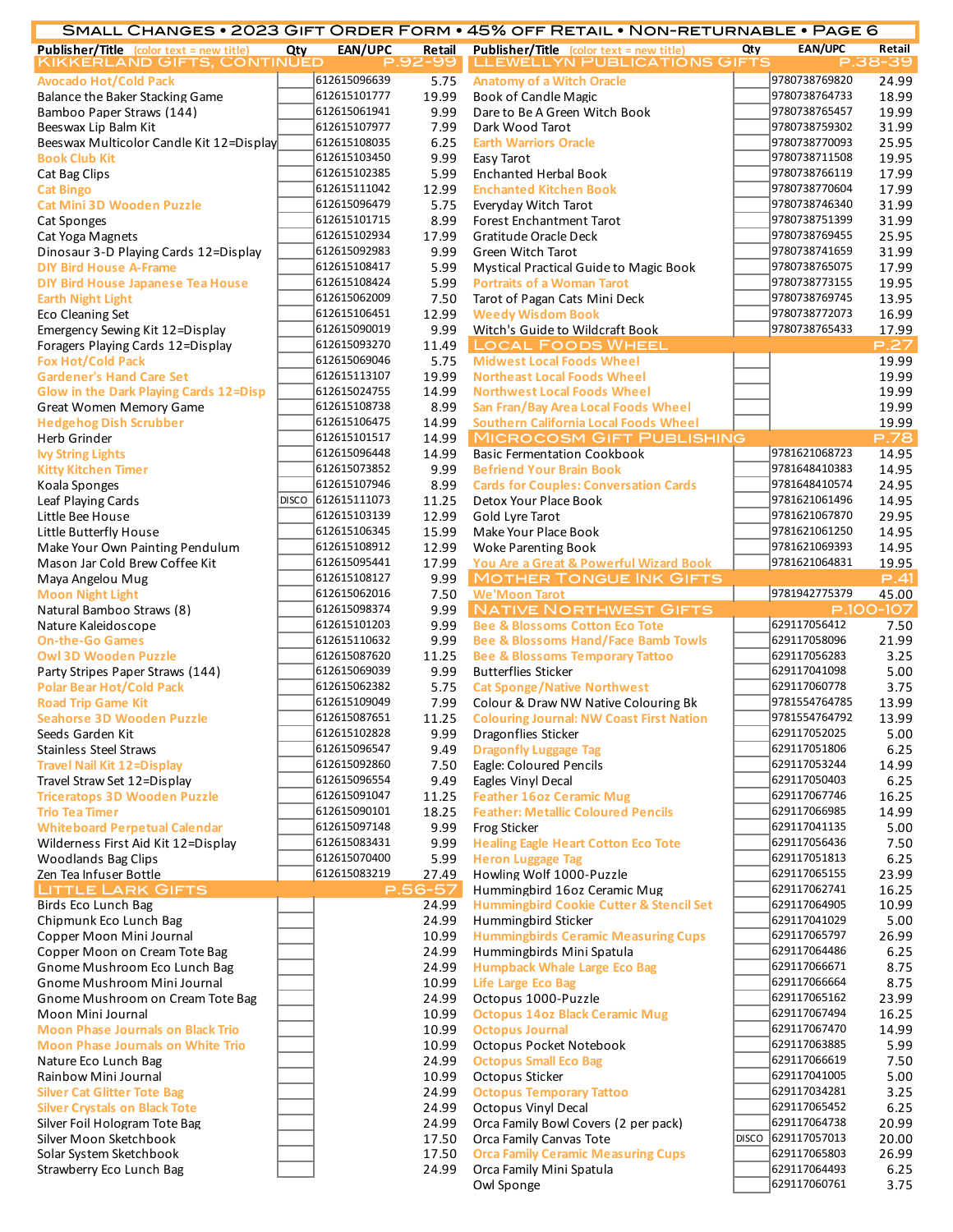|                                                                                           |     |                                |                | SMALL CHANGES • 2023 GIFT ORDER FORM • 45% OFF RETAIL • NON-RETURNABLE • PAGE 7                |     |                                |                |
|-------------------------------------------------------------------------------------------|-----|--------------------------------|----------------|------------------------------------------------------------------------------------------------|-----|--------------------------------|----------------|
| <b>Publisher/Title</b> (color text = new title)                                           | Qty | EAN/UPC                        | <b>Retail</b>  | <b>Publisher/Title</b> (color text = new title)                                                | Qty | <b>EAN/UPC</b>                 | Retail         |
| <b>NATIVE NORTHWEST GIFTS, CONTINUE 200-107</b>                                           |     |                                |                | <b>POMEGRANATE GIFTS, CONTINUED</b>                                                            |     |                                | P.158-167      |
| Owl Sticker                                                                               |     | 629117052049                   | 5.00           | Inuit Art: Cape Dorset Sticker Book                                                            |     | 9780764968822                  | 9.95           |
| PNW Indigenous Art Activity Book                                                          |     | 9781554766246                  | 13.99          | John Simplins: Sri Yanta 1000-Puzzle                                                           |     | 9781087501826                  | 21.95          |
| Raven Feathers Vinyl Decal                                                                |     | 629117050397                   | 6.25           | <b>Kawasi Hasui: Seasons Notecards</b>                                                         |     | 9780764986840                  | 17.95          |
| Raven Feathers: Pocket Notebook                                                           |     | 629117050236                   | 5.99           | Kenojuak Ashevak: Six-Part 500-Puzzle                                                          |     | 9781087502496                  | 18.95          |
| Raven: 14oz Black Ceramic Mug                                                             |     | 629117044440<br>629117062819   | 16.25<br>16.25 | <b>Molly H: Crow &amp; Moon Holiday Notecard</b>                                               |     | 9781087505558<br>9780764986376 | 15.95<br>17.95 |
| Running Raven 16oz Ceramic Mug<br><b>Salmon Sticker</b>                                   |     | 629117052032                   | 5.00           | <b>Molly H: Winter Birds Ast Holiday Ntcrds</b><br><b>Molly Hashimoto: Birds Coloring Book</b> |     | 9780764982187                  | 9.95           |
| <b>Salmon Temporary Tattoo</b>                                                            |     | 629117056337                   | 3.25           | <b>Molly Hashimoto Mtn Bluebird Notecds</b>                                                    |     | 9781087503400                  | 12.95          |
| Sasquatch 1000-Puzzle                                                                     |     | 629117065131                   | 23.99          | Molly Hashimoto: Trees Notecards                                                               |     | 9780764979545                  | 17.95          |
| Sasquatch 16oz Ceramic Mug                                                                |     | 629117062734                   | 16.25          | Molly Hashimoto's Activity Book                                                                |     | 9780764999871                  | 9.95           |
| <b>Sasquatch Cookie Cutter &amp; Stencil Set</b>                                          |     | 629117064899                   | 10.99          | <b>Nasturtium Thank You Notecards</b>                                                          |     | 9781087505008                  | 12.95          |
| <b>Sasquatch Eco Cloth</b>                                                                |     | 629117060679                   | 6.99           | Pat Scott: Resounding Success 300-Puz                                                          |     | 9780764981630                  | 16.95          |
| <b>Sasquatch Journal</b>                                                                  |     | 629117067456                   | 14.99          | Paul H: Mandala Fruit Tree 500-Puzzle                                                          |     | 9780764975455                  | 18.95          |
| Sasquatch Mini Spatula                                                                    |     | 629117064479                   | 6.25           | Paul H: Mandala Trees Notecards                                                                |     | 9780764974311                  | 17.95          |
| Sasquatch Pocket Notebook                                                                 |     | 629117060228                   | 5.99           | Paul H: Mandala World 1000-Puzzle                                                              |     | 9780764973987                  | 21.95          |
| Sasquatch Produce Bag (set of 2)                                                          |     | 629117064677                   | 17.50          | Paul H. Tapestry Mandala 1000-Puzzle                                                           |     | 9780764984990                  | 21.95          |
| <b>Sasquatch Small Eco Bag</b>                                                            |     | 629117064028                   | 7.50           | <b>Rex Ray Assorted Notecards</b>                                                              |     | 9781087501284                  | 17.95          |
| Sasquatch Sponge                                                                          |     | 629117060785                   | 3.75           | Rex Ray: Mylopronesta 1000-Puzzle                                                              |     | 9781087504742                  | 21.95          |
| Sasquatch Sticker                                                                         |     | 629117051998                   | 5.00           | Robert Bissell: Buffalo 1000-Puzzle                                                            |     | 9781087503226                  | 21.95          |
| <b>Sasquatch Temporary Tattoo</b>                                                         |     | 629117060396                   | 3.25           | Robert Bissell: Golden Hour 500-Puzzle                                                         |     | 9780764982118                  | 18.95          |
| Sasquatch Vinyl Decal                                                                     |     | 629117054333                   | 6.25           | Robert Bissell: Kiss 300-Puzzle                                                                |     | 9780764955259                  | 16.95          |
| <b>Sea Otter Luggage Tag</b>                                                              |     | 629117051790                   | 6.25           | Robert Bissell: Swimmer 500-Puzzle                                                             |     | 9780764965869                  | 18.95          |
| Sea Otters Sticker                                                                        |     | 629117052001<br>629117064110   | 5.00           | Robert Bissell: Whole World 1000-Puzzle                                                        |     | 9780764986680<br>9781087502441 | 21.95<br>21.95 |
| Soaring Eagle Recycled Eco Bag                                                            |     | 629117041159                   | 8.75<br>5.00   | <b>Spring Eter Rodriguez &amp; Paraiso 1000-Pz</b>                                             |     | 9781087503264                  |                |
| <b>Swallow Sticker</b><br><b>Turtle 16oz Ceramic Mug</b>                                  |     | 629117067753                   | 16.25          | <b>Sunflower Quilt: Faith Ringold 1000-Puzz</b><br>Wayne Thiebaud: Cakes & Pies 1000-Puz       |     | 9780764968754                  | 21.95<br>21.95 |
| <b>Turtle Eco Cloth</b>                                                                   |     | 629117067395                   | 6.99           | <b>RARE ESSENCE AROMATHERAPY</b>                                                               |     |                                | <b>P.30</b>    |
| <b>Turtle Pocket Notebook</b>                                                             |     | 629117067845                   | 5.99           | Dream Aromatherapy Room Mist                                                                   |     | 818535013606                   | 14.99          |
| <b>Turtle Vinyl Decal</b>                                                                 |     | 629117068408                   | 6.25           | Dream Travel Tin Candle                                                                        |     | 818535014245                   | 14.49          |
| <b>Whale Sticker</b>                                                                      |     | 629117041036                   | 5.00           | Hope Aromatherapy Room Mist                                                                    |     | 818535013644                   | 14.99          |
| <b>Whale Temporary Tattoo</b>                                                             |     | 629119200967                   | 3.25           | Hope Travel Tin Candle                                                                         |     | 818535014283                   | 14.49          |
| Whale: 14oz Black Ceramic Mug                                                             |     | 629117042484                   | 16.25          | Meditation Aromatherapy Room Mist                                                              |     | 818535013668                   | 14.99          |
| <b>PENGUIN RANDOM HOUSE GIFTS</b>                                                         |     |                                | P.41           | <b>Meditation Travel Tin Candle</b>                                                            |     | 818535014290                   | 14.49          |
| <b>Moonology Oracle Cards</b>                                                             |     | 9781781809969                  | 19.99          | Peace Aromatherapy Room Mist                                                                   |     | 818535013576                   | 14.99          |
| Tarot of the Divine                                                                       |     | 9780593135143                  | 19.99          | Peace Travel Tin Candle                                                                        |     | 818535014214                   | 14.49          |
| <b>POMEGRANATE GIFTS</b>                                                                  |     |                                | P.158-167      | Refresh Aromatherapy Room Mist                                                                 |     | 818535013620                   | 14.99          |
| Alphonse Mucha: Zodiac 1000-Puzzle                                                        |     | 9781087501000                  | 21.95          | Refresh Travel Tin Candle                                                                      |     | 818535014269                   | 14.49          |
| <b>Billy Hassell: Rio Grande 500-Puzzle</b>                                               |     | 9781087503301                  | 18.95          | <b>RYLAND PETERS &amp; SMALL</b>                                                               |     |                                | P.40           |
| <b>Birds &amp; Flowers: Japan Scrolls 1000-Puzz</b>                                       |     | 9780764981364                  | 21.95          | <b>Bird Message Oracle</b>                                                                     |     | 9781782496625                  | 19.99          |
| Charley H: Cool Cardinals Holiday Noteca                                                  |     | 9780764986369                  | 17.95          | <b>Celtic Goddess Oracle Deck</b>                                                              |     | 9781800651081                  | 22.99          |
| Charley Harper: Beguiled/Wld 1000-Puzz                                                    |     | 9780764982125<br>9780764968624 | 21.95<br>21.95 | <b>Elemental Power Tarot</b>                                                                   |     | 9781782499220<br>9781782499312 | 19.99<br>39.99 |
| Charley Harper: Birducopia 1000-Puzzle<br><b>Charley Harper: Black. Warbler Notecards</b> |     | 9781087503820                  |                | <b>Heavenly Bodies Astrology Deck</b>                                                          |     | 9781800650923                  | 19.99          |
| <b>Charley Harper: Nesting Asst Notecards</b>                                             |     | 9781087504889                  | 12.95<br>17.95 | <b>Home Farm Book</b><br><b>Magical Nordic Tarot</b>                                           |     | 9781782498865                  | 19.99          |
| <b>Charley Harper: Once/Field 1000-Puzzle</b>                                             |     | 9781087504124                  | 21.95          | <b>Moon &amp; Stars Tarot</b>                                                                  |     | 9781800650558                  | 19.99          |
| Charley Harper: Perfect Tree Gift Wrap                                                    |     | 9780764972324                  | 6.95           | <b>Tree Magick Oracle Deck</b>                                                                 |     | 9781800650879                  | 19.99          |
| Charley Harper: Rocky Mntns 1000-Puz                                                      |     | 9780764954238                  | 21.95          | <b>SEA WIND &amp; FOG</b>                                                                      |     |                                | P.29           |
| Charley Harper: Secret Sanct 500-Puzzle                                                   |     | 9780764970672                  | 18.95          | <b>Apple Harvest 4 oz Tin Candle</b>                                                           |     |                                | 17.99          |
| Charley Harper: Tree of Life 500-Puzzle                                                   |     | 9780764961960                  | 18.95          | <b>Apple Harvest 9 oz Glass Candle</b>                                                         |     |                                | 29.99          |
| Charley Harper: Tree/Life Sticker Book                                                    |     | 9780764965142                  | 9.95           | <b>Blue Spruce 4 oz Tin Candle</b>                                                             |     |                                | 17.99          |
| <b>Charley Harper: Web of Life 2000-Puzzle</b>                                            |     | 9781087503189                  | 34.95          | <b>Blue Spruce 9 oz Glass Candle</b>                                                           |     |                                | 29.99          |
| Charley Harper: Woodland 1000-Puzzle                                                      |     | 9780764972157                  | 21.95          | <b>Cypress &amp; Bayberry 4 oz Tin Candle</b>                                                  |     |                                | 17.99          |
| Charley Harper's Activity Book                                                            |     | 9780764999864                  | 9.95           | <b>Cypress &amp; Bayberry 9 oz Glass Candle</b>                                                |     |                                | 29.99          |
| Charley Harper's Animals Memory Game                                                      |     | 9780764975721                  | 14.95          | <b>Fallen Leaves 4 oz Tin Candle</b>                                                           |     |                                | 17.99          |
| Charley Harper's Animals Sticker Kit                                                      |     | 9780764974724                  | 19.95          | <b>Fallen Leaves 9 oz Glass Candle</b>                                                         |     |                                | 29.99          |
| Charley Harper's Birds Sticker Book                                                       |     | 9780764965135                  | 9.95           | <b>Grapefruit &amp; Mangosteen 4 oz Tin Candle</b>                                             |     |                                | 17.99          |
| <b>CJ Hurley: Birds Assorted Notecards</b>                                                |     | 9781087502984<br>9781087505619 | 17.95          | <b>Grapefruit &amp; Mangosteen 9oz Glass Candle</b>                                            |     |                                | 29.99          |
| <b>CJ Hurley: Quietude/Wintr Holiday Ntcd</b>                                             |     | 9781087504995                  | 15.95<br>21.95 | <b>Oakmoss &amp; Amber 4 oz Tin Candle</b><br><b>Oakmoss &amp; Amber 9 oz Glass Candle</b>     |     |                                | 17.99<br>29.99 |
| Daniel Merriam: Moon Voyage 1000-Puz<br>Dinosaurs Sticker Book                            |     | 9780764981340                  | 9.95           | <b>Red Ginger Saffron 4 oz Tin Candle</b>                                                      |     |                                | 17.99          |
| Edward Gorey: Children Gift Wrap                                                          |     | 9780764962783                  | 6.95           | <b>Red Ginger Saffron 9 oz Glass Candle</b>                                                    |     |                                | 29.99          |
| Edward Gorey: Dancing Cats 300-Puzzle                                                     |     | 9780764984600                  | 16.95          | Rosemary & Sage 4 oz Tin Candle                                                                |     |                                | 17.99          |
| Edward Gorey: Frawgge Mfrg 1000-Puzzle                                                    |     | 9780764945458                  | 21.95          | Rosemary & Sage 9 oz Glass Candle                                                              |     |                                | 29.99          |
| <b>Edward Gorey: House Party 1000-Puzzle</b>                                              |     | 9781087504612                  | 21.95          | <b>White Birch 4 oz Tin Candle</b>                                                             |     |                                | 17.99          |
| <b>Escape from the Evil Garden Gorey Game</b>                                             |     | 9780764986888                  | 29.95          | <b>White Birch 9 oz Glass Candle</b>                                                           |     |                                | 29.99          |
| Exquisite Creatures 1000-Puzzle                                                           |     | 9780764932250                  | 21.95          | <b>White Tea 4 oz Tin Candle</b>                                                               |     |                                | 17.99          |
| <b>Floral Peacock: Galchutt 1000-Puzzle</b>                                               |     | 9781087503844                  | 21.95          | <b>White Tea 9 oz Glass Candle</b>                                                             |     |                                | 29.99          |
| <b>Geometric Herb Garden: Wise 1000-Puz</b>                                               |     | 9780764973901                  | 21.95          | <b>SEA WITCH BOTANICALS</b>                                                                    |     |                                | P.34-37        |
| Gorey Greetings Holiday Notecard Set                                                      |     | 9781087500911                  | 17.95          | Canary Clean Kitchen Soap                                                                      |     | 640864985237                   | 5.95           |
| Haiku: Japanese Art Assorted Notecards                                                    |     | 9781087504940                  | 17.95          | EveryBunny Lip Balm (8=display)                                                                |     | 640864985121                   | 7.95           |
| Incredible Insects: Marley Sticker Book                                                   |     | 9780764963469                  | 9.95           | Fae Ring Solid Perfume (8=display)                                                             |     | 600074855331                   | 12             |
| Incredible Insects: Marleys Memory Game                                                   |     | 9780764956126                  | 14.95          | Goldberry Solid Perfume (8=display)                                                            |     | 600074855348                   | 12             |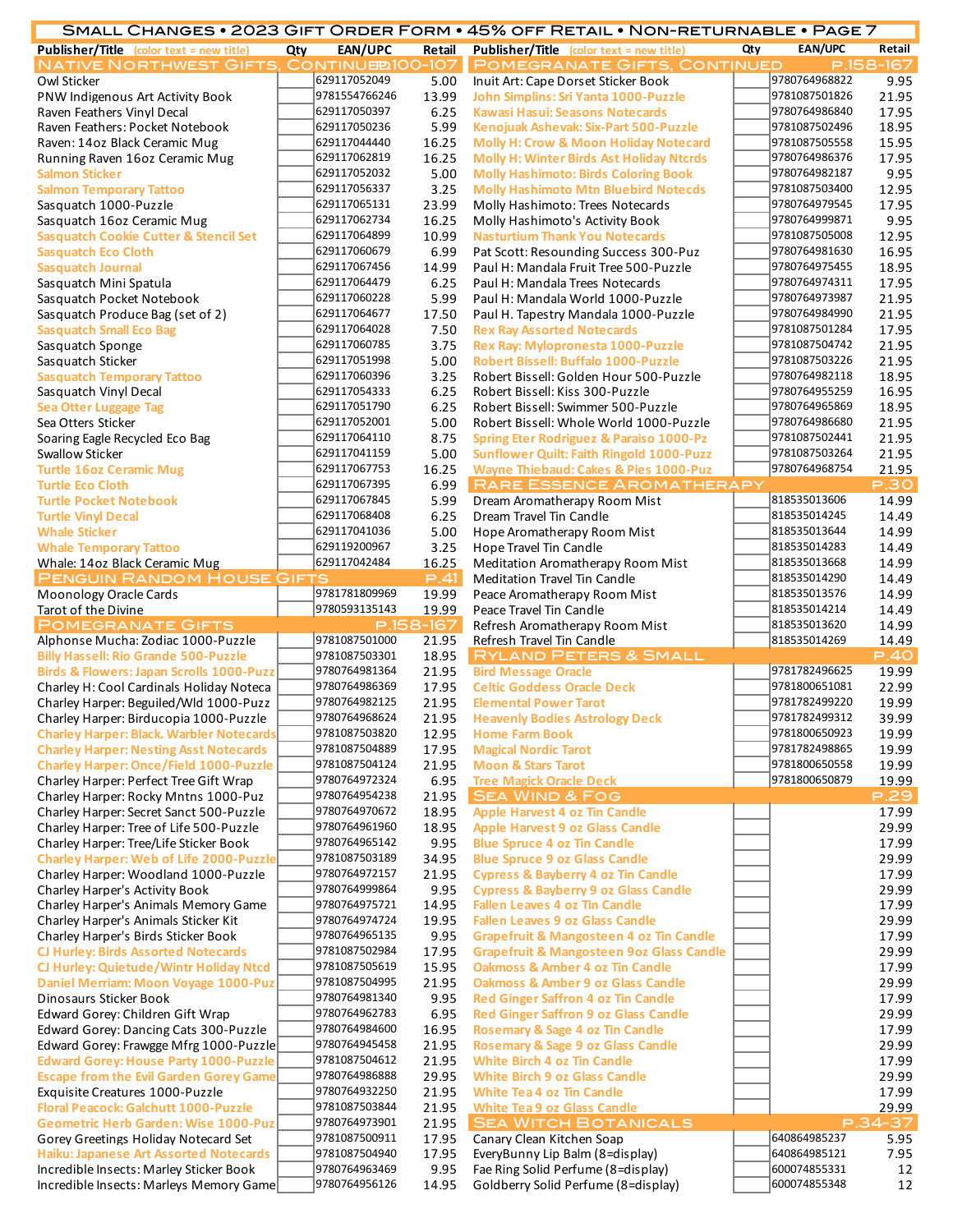|                                                                 |     |                              |              | SMALL CHANGES • 2023 GIFT ORDER FORM • 45% OFF RETAIL • NON-RETURNABLE • PAGE 8 |     |                              |                |
|-----------------------------------------------------------------|-----|------------------------------|--------------|---------------------------------------------------------------------------------|-----|------------------------------|----------------|
| <b>Publisher/Title</b> (color text = new title)                 | Qty | EAN/UPC                      | Retail       | <b>Publisher/Title</b> (color text = new title)                                 | Qty | <b>EAN/UPC</b>               | Retail         |
| <b>SEA WITCH BOTANICALS, CONTINUED</b>                          |     |                              | P.34-37      | <b>SOCK IT TO ME GIFTS, CONTINUED</b>                                           |     |                              | P.173-180      |
| Green Fairy Incense                                             |     | 640864985411                 | 9.95         | <b>Dragonfly by Night Shimmer Women Kne</b>                                     |     | 810006195293                 | 14.99          |
| Green Fairy Scented Veil                                        |     | 600074850558                 | 20           | <b>Far Out Turn Cuff: Glow Women's Crew</b>                                     |     | 810006195705                 | 12.50          |
| Green Fairy Solid Perfume (8=display)                           |     | 600074855362                 | 12           | Flower Power T.Cuff: Shimr Womens Crew                                          |     | 810006193435                 | 12.50          |
| Herbal Renewal Incense                                          |     | 640864985442                 | 9.95         | <b>Foot Notes: Women's Knee-High</b>                                            |     | 817196013994                 | 14.99          |
| Herbal Renewal Scented Veil                                     |     | 600074850541                 | 20           | Forest Snooze: Women's Knee-High                                                |     | 810006198331                 | 14.99          |
| Herbal Renewal Solid Perfume(8=display)                         |     | 600074855379                 | 12           | Giraffe: Women's Knee-High                                                      |     | 817196010849                 | 14.99          |
| Hermitage Incense                                               |     | 640864985466                 | 9.95         | Gone Batty: Glow-in-the-Dark Men's Crew                                         |     | 810006198546                 | 14.25          |
| Hermitage Scented Veil                                          |     | 640864984940                 | 20           | Grand Prismatic: Men's Crew                                                     |     | 810006191585                 | 14.25          |
| Hermitage Solid Perfume (8=display)                             |     | 600074855386                 | 12           | Grand Prismatic: Women's Crew                                                   |     | 810006192186                 | 11.25          |
| Immunity Salve (8=display)                                      |     | 640864984919                 | 12           | <b>Helix Nebula: Women's Crew</b>                                               |     | 810006190922                 | 11.25          |
| Krampus Winter Incense                                          |     | 600074850725                 | 15           | Hen and Chicks: Women's Knee-High                                               |     | 810006194982                 | 14.99          |
| Krampus Winter Scented Veil                                     |     | 600074850749                 | 20           | Hot Sauce: Men's Crew                                                           |     | 816767021789                 | 14.25          |
| Krampus Winter Solid Perfume (8=display                         |     | 600074855355                 | 12           | I Believe: Men's Crew                                                           |     | 817196015325                 | 14.25          |
| <b>Litha Summer Incense</b>                                     |     | 600074856079                 | 15           | It's Magic: Shimmer Youth Crew                                                  |     | 810006197075                 | 7.99           |
| <b>Litha Summer Scented Veil</b>                                |     | 600074856093                 | 20           | <b>Jawsome: Men's Crew</b>                                                      |     | 816767025084                 | 14.25          |
| <b>Litha Summer Solid Perfume (8=display)</b>                   |     | 600074852019                 | 12           | Let it Bee S/M Ankle Sock                                                       |     | 810006197327                 | 10.99          |
| <b>Mabon Fall Incense</b>                                       |     | 600074856123                 | 15           | Llama-where Over Rnbw Fuzzy Yth Crew                                            |     | 810006195682                 | 7.99           |
| <b>Mabon Fall Scented Veil</b>                                  |     | 600074852040                 | 20           | <b>Loch Ness: Men's Crew</b>                                                    |     | 810006195644                 | 14.25          |
| <b>Mabon Fall Solid Perfume (8=display)</b>                     |     | 600074852033                 | 12           | Lucky to Be a Lady Bug Women's Knee-Hi                                          |     | 810006196870                 | 14.99          |
| Mint-to-Be Vegan Lip Balm (8=display)                           |     | 640864985107                 | 7.95         | March W/Pride Shimmr Unisex S/M Crew                                            |     | 810006196276                 | 14.25          |
| Night Nymph Solid Perfume (8=display)                           |     | 600074855324                 | 12           | March W/Pride: Shimmr Unisex M/L Crew                                           |     | 810006196245<br>810006192216 | 14.25          |
| <b>Ostara Spring Incense</b>                                    |     | 600074856031                 | 15           | May the Forest Be W/ You Womens Crew                                            |     |                              | 11.25          |
| <b>Ostara Spring Scented Veil</b>                               |     | 600074856048                 | 20           | Mona Lisa: Women's Knee-High                                                    |     | 810006194999                 | 14.99          |
| <b>Ostara Spring Solid Perfume (8=display)</b>                  |     | 600074856055<br>640864984520 | 12           | Monarch: Women's Knee-High                                                      |     | 810006198348<br>810006191578 | 14.99          |
| Produce Wash                                                    |     | 640864985435                 | 5.95<br>9.95 | Monument Valley: Men's Crew                                                     |     | 810006192179                 | 14.25<br>11.25 |
| Quoth the Raven Incense                                         |     | 600074850527                 |              | Monument Valley: Women's Crew                                                   |     | 810006194272                 | 11.25          |
| Quoth the Raven Scented Veil                                    |     | 600074855393                 | 20           | My Dear Hedgehog: Women's Crew                                                  |     | 810006193398                 | 11.25          |
| Quoth the Raven Solid Perfume (8=display<br>White Lodge Incense |     | 640864985428                 | 12<br>9.95   | <b>My Otter Foot: Women's Crew</b><br>My Otter Half: Women's Knee-High          |     | 816767021949                 | 14.99          |
| White Lodge Scented Veil                                        |     | 600074850534                 | 20           | <b>Mystic Moth: Glow Women's Knee-High</b>                                      |     | 810006196986                 | 14.99          |
| White Lodge Solid Perfume (8=display)                           |     | 600074855409                 | 12           | Nightlight: Women's Knee-High Glow                                              |     | 816767027194                 | 14.99          |
| Woodland Salve: Folk Remedy (8=display)                         |     | 640864984483                 | 12           | Ocean Bloom: Women's Knee-High                                                  |     | 810006191790                 | 14.99          |
| <b>SHASTA VISIONS</b>                                           |     |                              | P.181        | Octive Reader: Men's Crew                                                       |     | 810006196115                 | 14.25          |
| Earth Earrings 1/2"                                             |     | 767594334064                 | 17.95        | Octive Reader: Women's Crew                                                     |     | 810006194821                 | 11.25          |
| Earth Keychain 1"                                               |     | 767594333982                 | 12.95        | On The Road Again: Men's Crew                                                   |     | 810006196917                 | 14.25          |
| Earth Necklace Black Cord 1"                                    |     | 767594333869                 | 12.95        | Panda Pair Turn Cuff: Youth Crew                                                |     | 810006197945                 | 7.99           |
| <b>SIMON &amp; SCHUSTER GIFTS</b>                               |     |                              | $P.42 - 43$  | <b>Peace Out: Men's Crew</b>                                                    |     | 810006198461                 | 14.25          |
| <b>Art of Nature Coloring Book</b>                              |     | 9781440570605                | 14.99        | Pretty Birds: Women's Knee-High                                                 |     | 810006197068                 | 14.99          |
| <b>Astrological Guide to Self-Care HC Book</b>                  |     | 9781507212349                | 19.99        | <b>Pup, Pup and Away: Women's Crew</b>                                          |     | 816767027804                 | 11.25          |
| <b>Astrology Hardcover Journal</b>                              |     | 9781507216545                | 15.99        | Queen Bee: Women's Crew                                                         |     | 810006192148                 | 11.25          |
| <b>Backyard Bird Journal</b>                                    |     | 9781507218051                | 16.99        | Rolling W/My Hedgehog: Women's Knee                                             |     | 810006194869                 | 14.99          |
| <b>Green Witch's Garden HC Book</b>                             |     | 9781507215876                | 17.99        | <b>Rolling W/My Ponies: Women's Knee-Hi</b>                                     |     | 810006197013                 | 14.99          |
| <b>Grounded Guided Journal</b>                                  |     | 9781507218105                | 18.99        | Sasquatch Camp Out: Men's Crew                                                  |     | 810006190403                 | 14.25          |
| <b>Houseplants for a Healthy Home Book</b>                      |     | 9781507207291                | 17.99        | <b>Sasquatch Campout: Youth Crew</b>                                            |     | 810006197044                 | 7.99           |
| <b>How to Grow Your Own Food HC Book</b>                        |     | 9781507215722                | 17.99        | Sasquatch: Men's Crew                                                           |     | 817196012874                 | 14.25          |
| <b>Intuitive Night Goddess Tarot</b>                            |     | 9781646043040                | 29.95        | Shroom and Board: Women's Knee-High                                             |     | 810006198379                 | 14.99          |
| <b>Moon Spells Journal</b>                                      |     | 9781507213667                | 15.99        | Socks on Socks: Women's Knee-High                                               |     | 810006194937                 | 14.99          |
| <b>Nature Mandalas Coloring Book</b>                            |     | 9781645179085                | 14.99        | Solar System (NASA): Youth Crew                                                 |     | 810006198676                 | 7.99           |
| <b>Witch's Guide to Wellness HC Book</b>                        |     | 9781507217931                | 17.99        | Space Cats Shimmer: Women's Crew                                                |     | 810006191677                 | 11.25          |
| <b>SOCK IT TO ME GIFTS</b>                                      |     |                              | P.173-180    | Spring Awakening: Women's Crew                                                  |     | 810006197808                 | 11.25          |
| <b>Ancient Pegasus Space Dye Womn Crew</b>                      |     | 810006197785                 | 11.25        | Starry Night: Women's Knee-High                                                 |     | 817196010863                 | 14.99          |
| Arch-eology Glow-in-the-Dark Youth Crew                         |     | 816767027903                 | 7.99         | <b>Streets of Pride: M/L Unisex Crew</b>                                        |     | 810006195040                 | 14.25          |
| Area 51: Men's Crew                                             |     | 810006191387                 | 14.25        | <b>Streets of Pride: S/M Unisex Crew</b>                                        |     | 810006195033                 | 14.25          |
| Avoca-toes: Women's Knee-High                                   |     | 810006194876                 | 14.99        | <b>Strike a Pose: Men's Crew</b>                                                |     | 810006195538                 | 14.25          |
| Bee Cozy: Fuzzy Women's Crew                                    |     | 810006198287                 | 14.99        | Sugar Skull: Women's Crew                                                       |     | 810006194722                 | 11.25          |
| <b>Bee Happy: Women's Crew</b>                                  |     | 810006195729                 | 11.25        | Sugar Skull: Women's Knee-High                                                  |     | 817196017596                 | 14.99          |
| Bee's Knees Women's Crew                                        |     | 810006194647                 | 11.25        | Sunflowers: Women's Knee-High                                                   |     | 810006195019                 | 14.99          |
| Bee's Knees: Women's Knee-High                                  |     | 817196012485                 | 14.99        | <b>Sunset Sloth S/M Ankle Sock</b>                                              |     | 810006197358                 | 10.99          |
| <b>Bees and Lavender: Women's Crew</b>                          |     | 810006195811                 | 11.25        | <b>Sushi Party: Women's Knee-High</b>                                           |     | 810006198324                 | 14.99          |
| Booked for Meow: Women's Knee-High                              |     | 816767024513                 | 14.99        | T-Rex: Youth Crew                                                               |     | 817196013789                 | 7.99           |
| Booked for Weekend: Women's Knee-Hi                             |     | 810006194791                 | 14.99        | Team Pride Stretch-It: Women's Knee-High                                        |     | 810006190625                 | 14.99          |
| Cactus Jungle: Women's Knee-High                                |     | 810006198355                 | 14.99        | Team Pride: Men's Crew                                                          |     | 810006190427                 | 14.25          |
| Check Meowt Turn Cuff: Youth Crew                               |     | 810006193534                 | 7.99         | The Steaks are High: Men's Crew                                                 |     | 810006195545                 | 14.25          |
| Constellation: Men's Crew                                       |     | 817196012270                 | 14.25        | The Wave: Men's Crew                                                            |     | 816767024667                 | 14.25          |
| Constellation: Women's Knee-High                                |     | 817196012249                 | 14.99        | Ugly Hockey Sweater: Men's Crew                                                 |     | 810006190595                 | 14.25          |
| <b>Corgi-bungal: Men's Crew</b>                                 |     | 810006197242                 | 14.25        | Welcome to My Hood: Men's Crew                                                  |     | 810006196566                 | 14.25          |
| Cosmic Connection: Women's Knee-High                            |     | 810006198195                 | 14.99        | Whisking Business: Women's Crew                                                 |     | 816767020263                 | 11.25          |
| <b>Cup of Ambition: Men's Crew</b>                              |     | 810006196641                 | 14.25        | <b>Woodland Watchers: Women's Crew</b>                                          |     | 810006194562                 | 11.25          |
| Dancing Queen: Women's Knee-High                                |     | 810006197006                 | 14.99        | You Glow Girl: Women's Crew                                                     |     | 810006192094                 | 11.25          |
| Dinosaur Days Glow: Youth Crew                                  |     | 810006195651                 | 7.99         | <b>STUDIO OH! GIFTS</b>                                                         |     |                              | P.84-91        |
| Do You Tree What I Tree: Men's Crew                             |     | 810006197310                 | 14.25        | Au Pears Assorted Note Card Set                                                 |     | 846307077860                 | 14.25          |

Down to Earth: Women's Knee-High 810006195026 14.99 **Be Kind to Yourself: Self-Care Journal** 846307065713 17.99